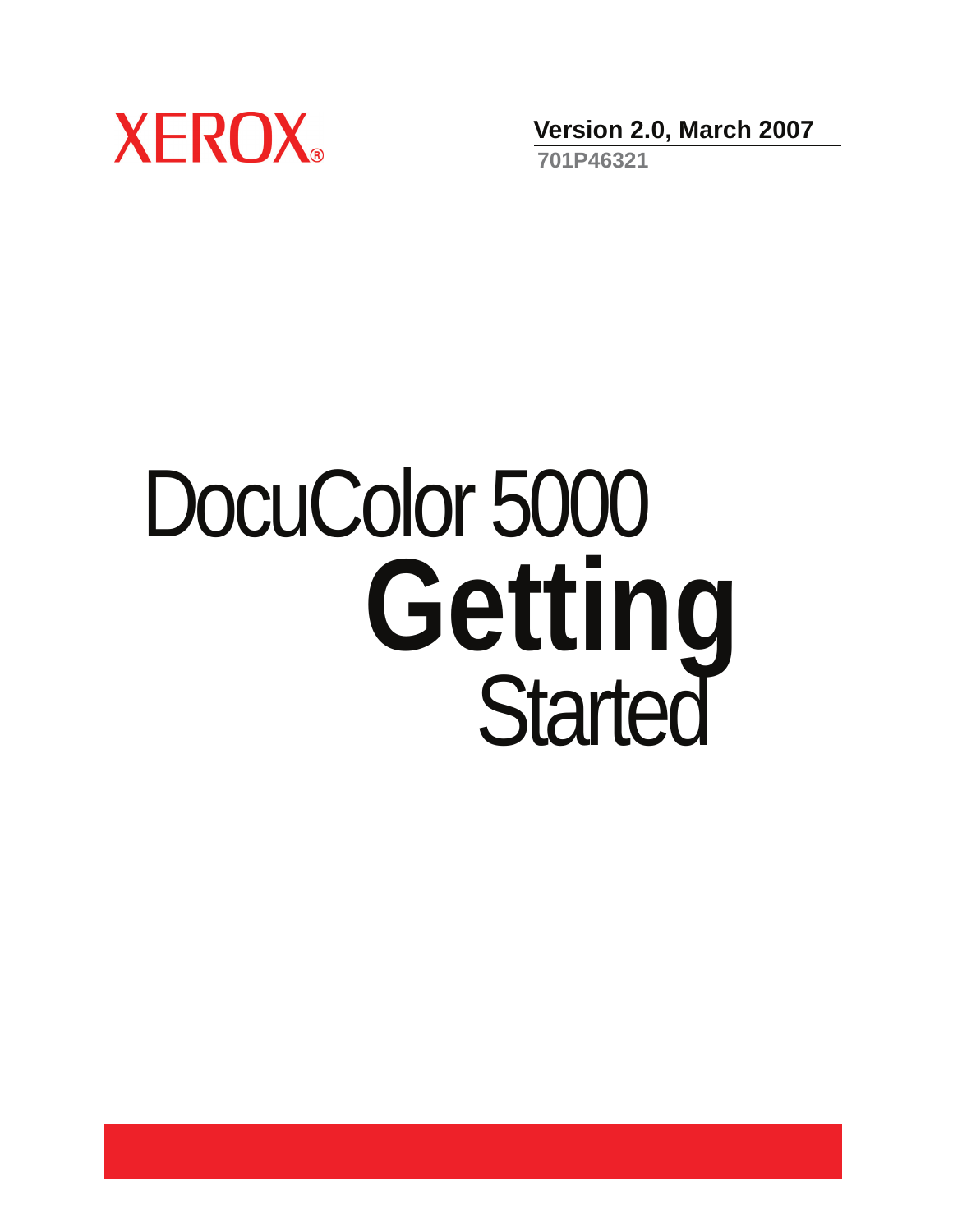©Copyright 2007 by Xerox Corporation. All Rights Reserved.

Copyright protection claimed includes all forms and matters of copyrighted material and information now allowed by statutory or judicial law or hereinafter granted, including without limitation, material generated from the software programs that are displayed on the screen such as styles, templates, icons, screen displays, looks, etc.

Xerox® and all Xerox product names and product numbers mentioned in this publication are trademarks of XEROX CORPORATION. Other company brands and product names may be trademarks or registered trademarks of the respective companies and are also acknowledged.

This product includes software developed by the Apache Software Foundation (**<http://www.apache.org/>**).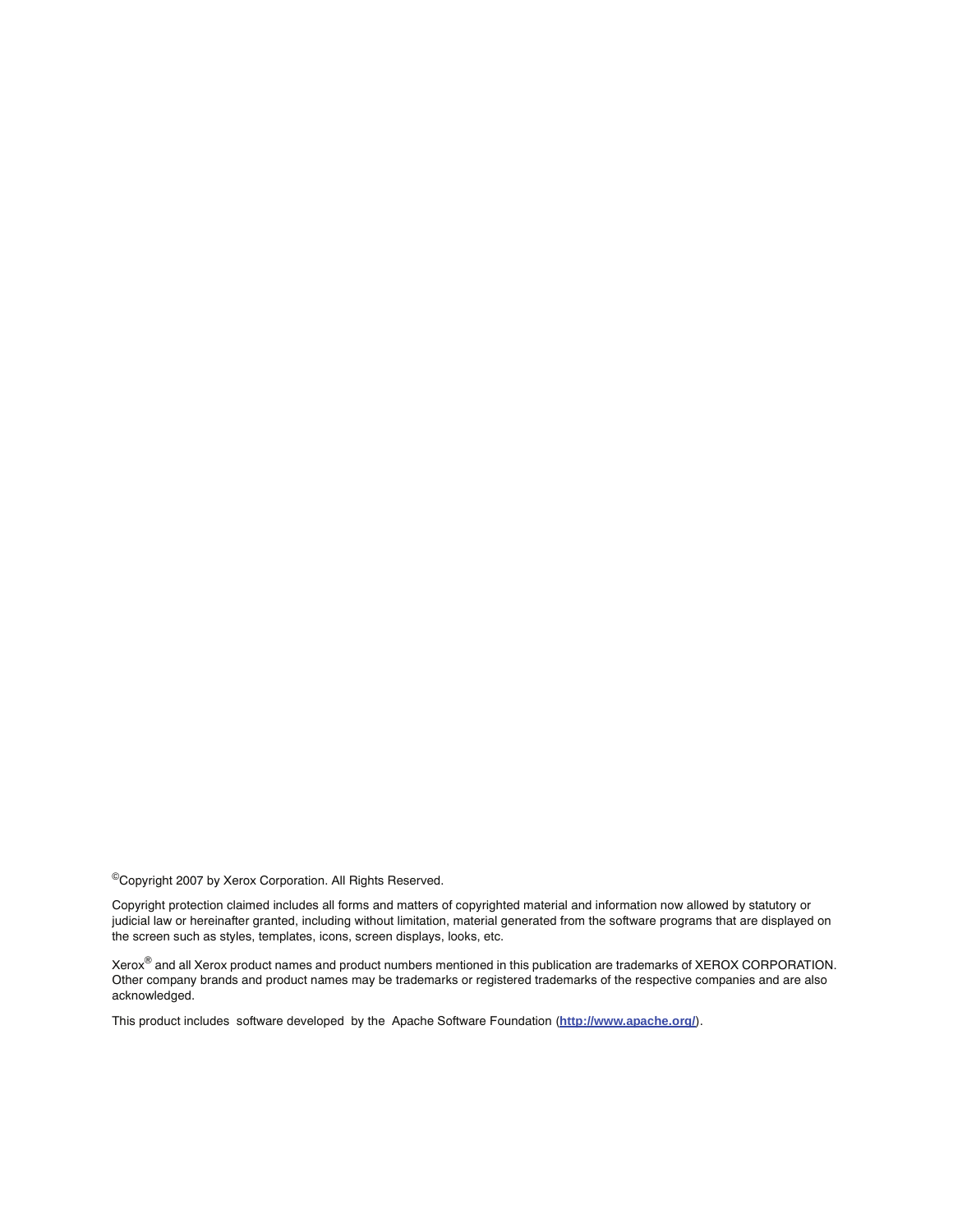# **[Table of contents](#page-4-0)**

| <b>Conventions</b>    | iii           |
|-----------------------|---------------|
|                       |               |
| <b>Safety notices</b> | $\mathbf v$   |
|                       |               |
|                       |               |
|                       |               |
|                       |               |
|                       |               |
|                       |               |
|                       |               |
|                       |               |
|                       |               |
|                       |               |
|                       |               |
| <b>Notices</b>        | хi            |
|                       |               |
|                       |               |
| In Canada (ICEC 000)  | $\sim$ $\sim$ |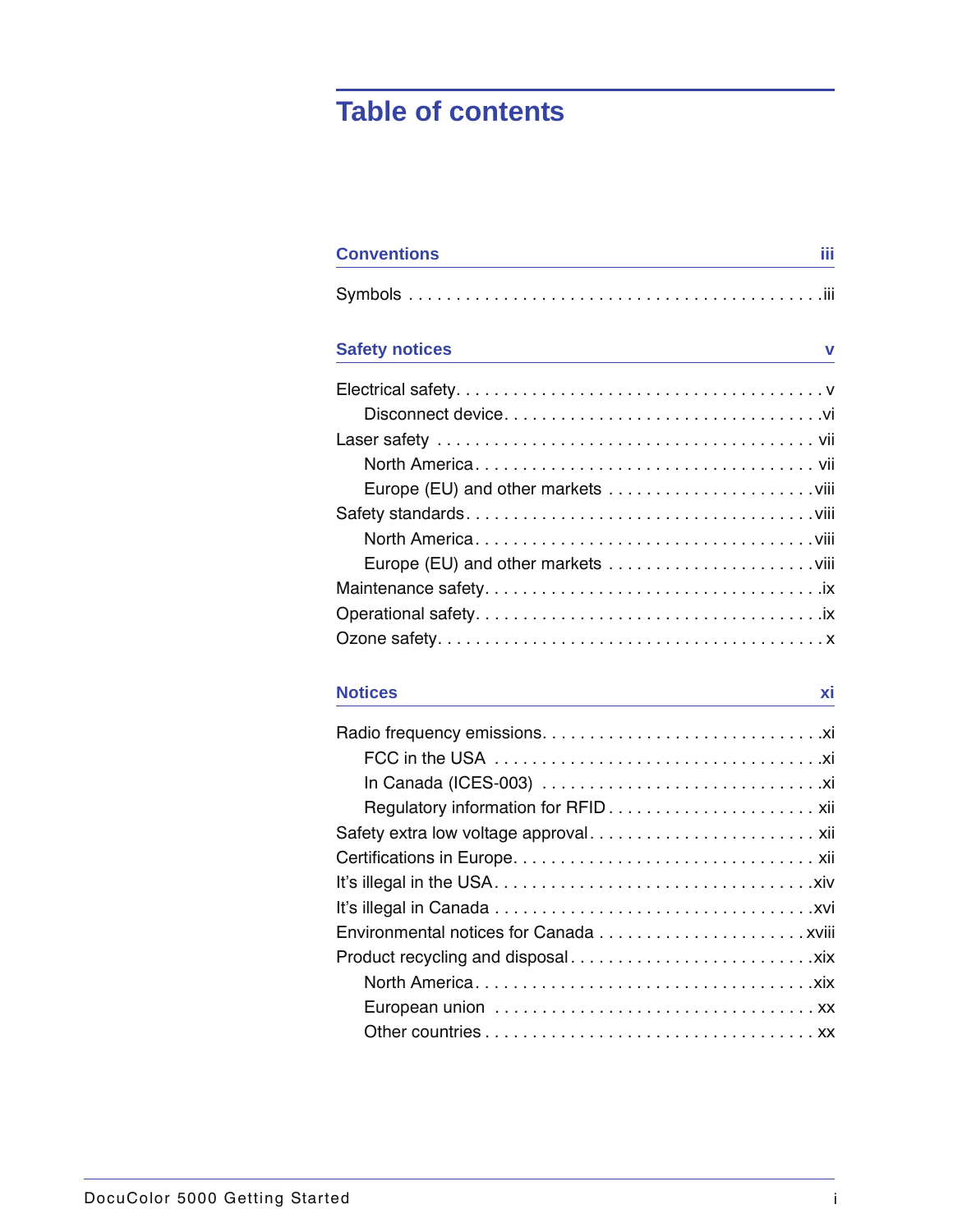| <b>Get started now!</b>                              | 1 |
|------------------------------------------------------|---|
|                                                      |   |
|                                                      |   |
| Digital Press and accessory customer documentation 2 |   |
|                                                      |   |
|                                                      |   |
| Color Server Customer Documentation 3                |   |
|                                                      |   |
|                                                      |   |
|                                                      |   |
|                                                      |   |
|                                                      |   |
|                                                      |   |
|                                                      |   |
|                                                      |   |
|                                                      |   |
|                                                      |   |
|                                                      |   |
|                                                      |   |
|                                                      |   |
|                                                      |   |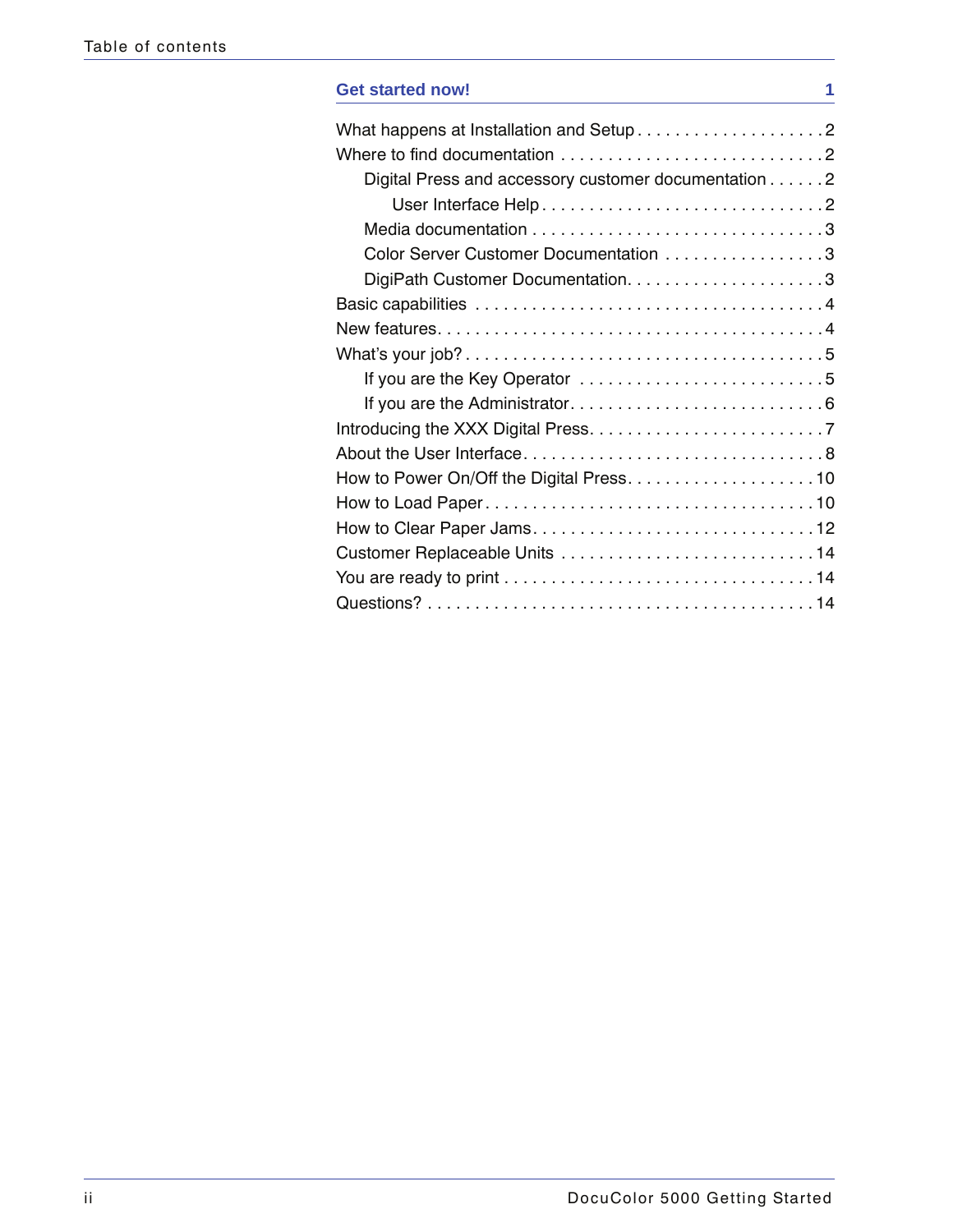# <span id="page-4-0"></span>**Conventions**

Standardized conventions have been used in this manual to assist you in visually locating and identifying information quickly.

# <span id="page-4-1"></span>**Symbols**



**CAUTION:** This symbol alerts you to an action that may cause damage to hardware, software, or result in the loss of data.

**WARNING:** Warnings mark alert users to areas of the machine where there is a possibility of personal injury.



**WARNING:** This symbol identifies an area on the machine that is HOT and should not be touched.



**WARNING:** This symbol indicates a laser is being used in the machine and alerts you to refer to the appropriate safety information.



**TIP:** This symbol identifies information that is being emphasized and is important for you to remember.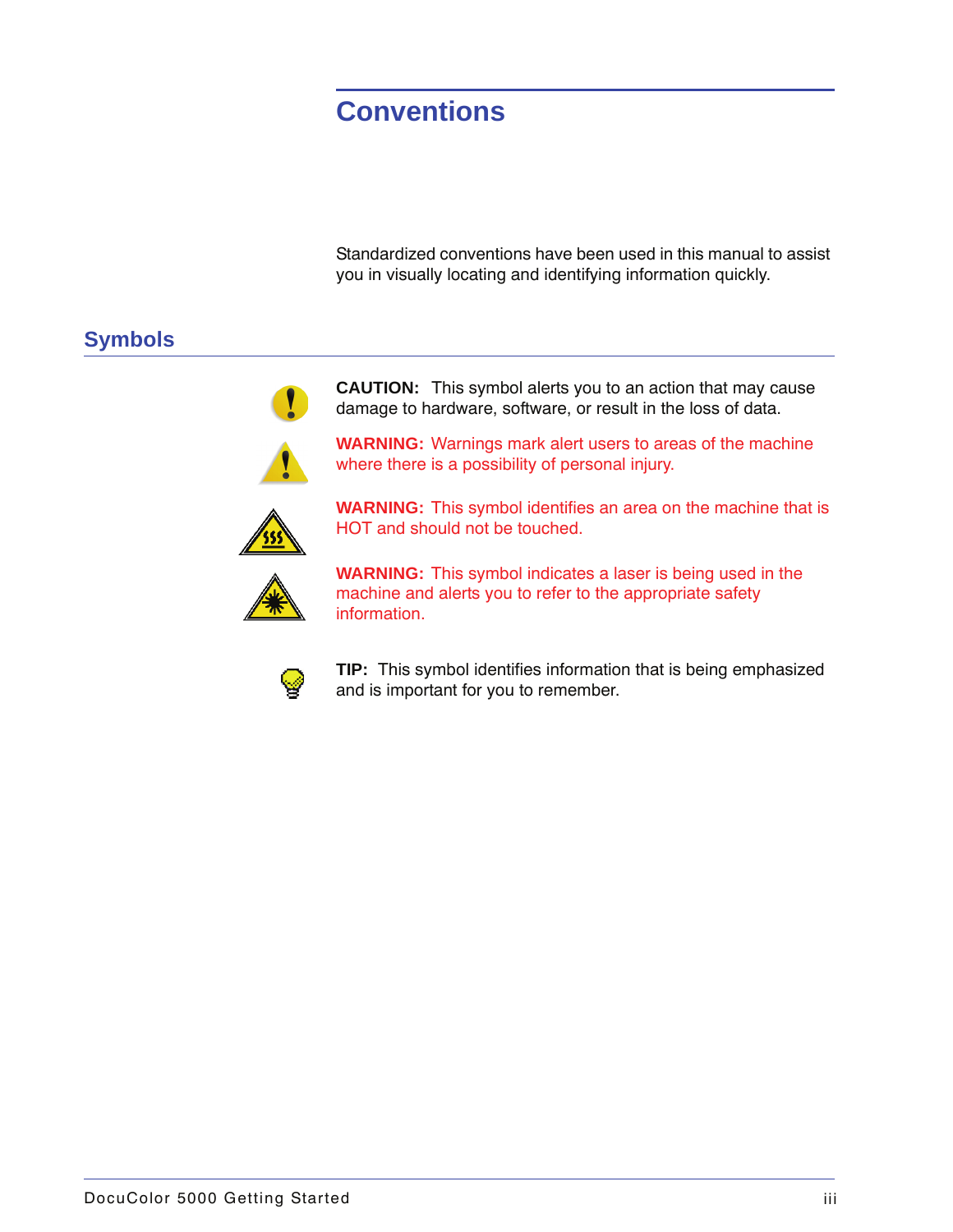

The 1 2 3... symbol indicates the beginning of a task or work process you should use to complete a procedure and is followed by the first step of a numbered procedure, task, or work process.

*NOTE: This symbol calls your attention to information that is helpful, but not essential to complete a procedure or task.*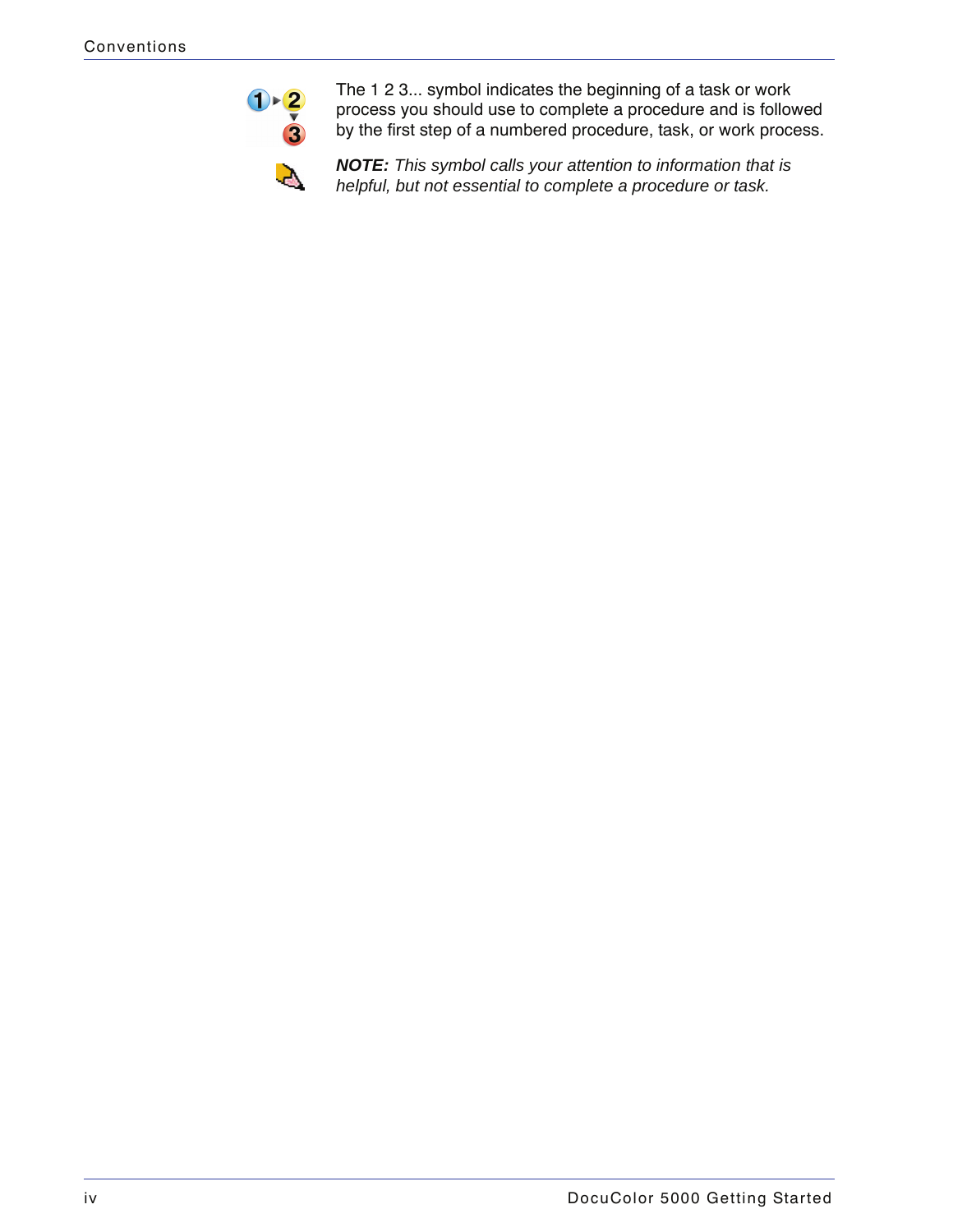# <span id="page-6-0"></span>**Safety notices**

This Xerox product and the recommended supplies are designed and tested to meet strict safety requirements. These include safety agency approval and compliance to established environmental standards. Please read the following instructions carefully before operating the product, and refer to them as needed to ensure the continued safe operation of your product.



**TIP:** The safety testing and performance of this product have been verified using Xerox materials only.

**WARNING:** Any unauthorized alteration, which may include the addition of new functions or connection of external devices, may impact the product certification. Please contact your authorized local dealer for more information.

# <span id="page-6-1"></span>**Electrical safety**

- Use only the power cord supplied with this equipment.
- Plug the power cord directly into a correctly grounded electrical outlet. Do not use an extension cord. If you do not know whether or not an outlet is grounded, consult a qualified electrician.
- Do not use a ground adapter plug to connect this equipment to an electrical outlet that lacks a ground connection terminal.



**WARNING:** You may incur a severe electrical shock if the outlet is not grounded correctly.

- Do not place the machine where people may step or trip on the power cord. Do not place objects on the power cord.
- Do not override or disable electrical or mechanical interlocks.
- Do not obstruct the ventilation openings. These openings prevent overheating of the machine.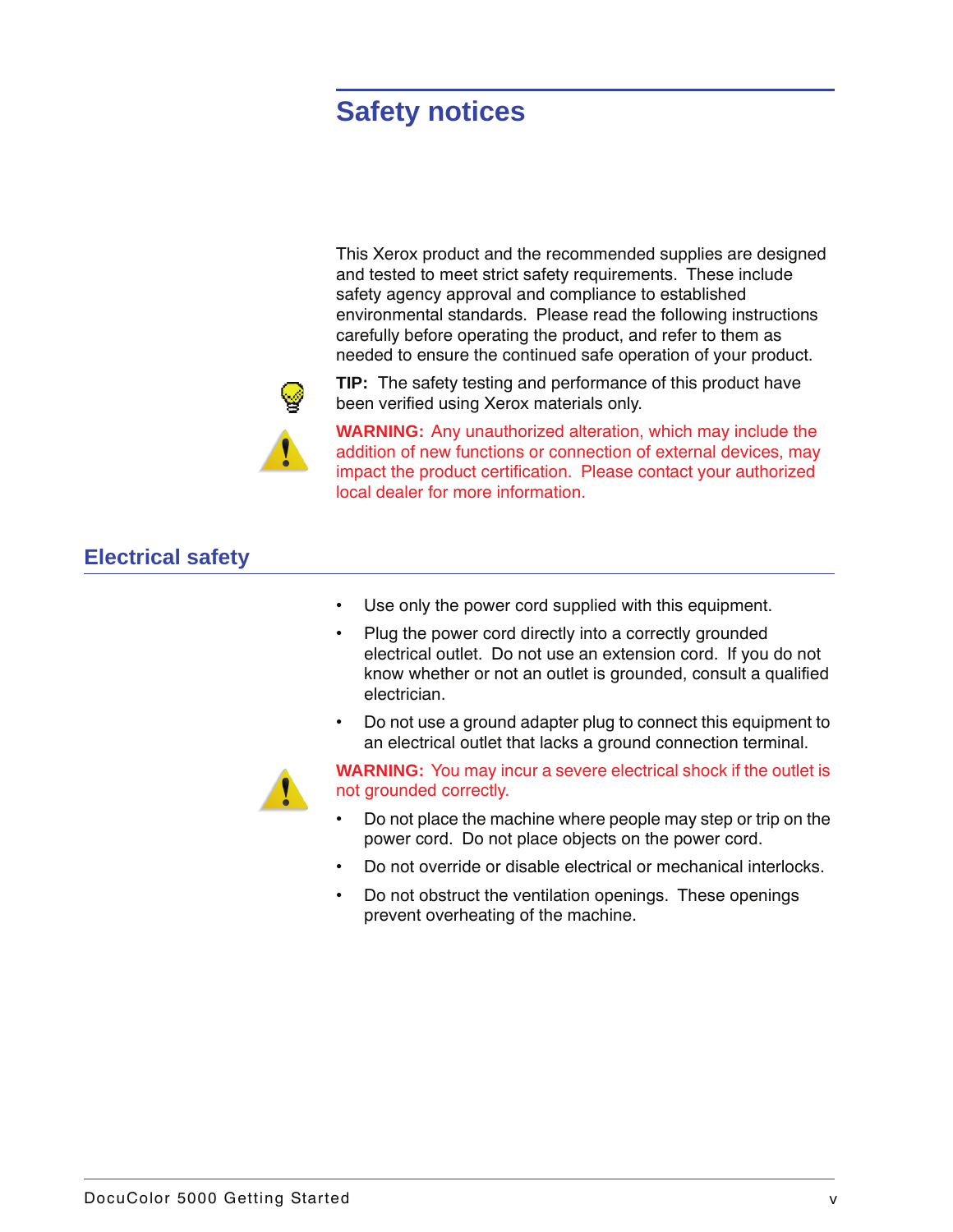

**WARNING:** Never push objects of any kind into slots or openings on this equipment. Making a contact with a voltage point or shorting out a part may result in fire or electrical shock.

If any of the following conditions occur, immediately switch off the power to the machine and disconnect the power cord from the electrical outlet. Call an authorized Xerox service representative to correct the problem.

- The machine emits unusual noises or odors.
- The power cord is damaged or frayed.
- A wall panel circuit breaker, fuse, or other safety device is tripped.
- Liquid is spilled into the press.
- The machine is exposed to water.
- Any part of the machine is damaged.

#### <span id="page-7-0"></span>**Disconnect device**

The power cable is the disconnect device for this equipment and is attached to the back of the machine as a plug-in device. To remove all electrical power from the machine, disconnect the power cable from the electrical outlet.



**WARNING:** This product must be connected to a protective earth current.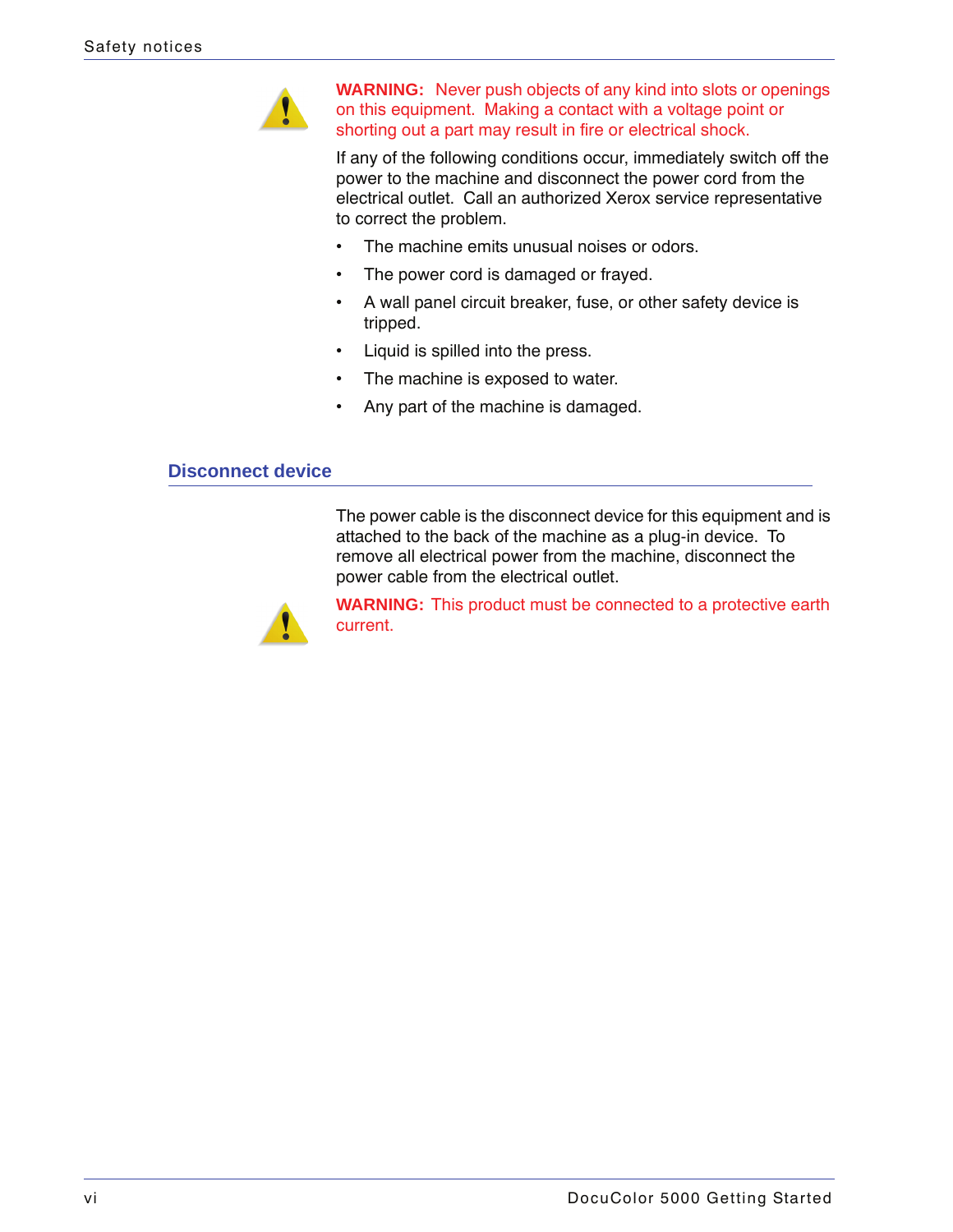# <span id="page-8-1"></span><span id="page-8-0"></span>**Laser safety**

#### **North America**

This product complies with safety standards and is certified as a Class 1 Laser product under the Center for Devices and Radiological Health (CDRH) of the United States Food and Drug Administration (FDA) implemented regulations for laser products. This product complies with FDA 21 CFR 1940.10 and 1040.11 except for deviations pursuant to Laser Notice No. 50, dated July 26, 2001. These regulations apply to laser products marketed in the United States. The label on the machine indicates compliance with CDRH regulations and must be attached to laser products marketed in the United States. This product does not emit hazardous laser radiation.



**CAUTION:** Use of controls or adjustments or performance of procedures other than those specified herein may result in hazardous exposure of laser light.

Since radiation emitted inside this product is completely confined within the protective housing and external covers, the laser beam cannot escape from the machine during any phase of the user operation.

This product contains laser warning labels. These labels are intended for use by the Xerox Service Representative and are placed on or near panels or shields that require special tools for removal. Do not remove any of the panels. There are no operator serviceable areas in these covers.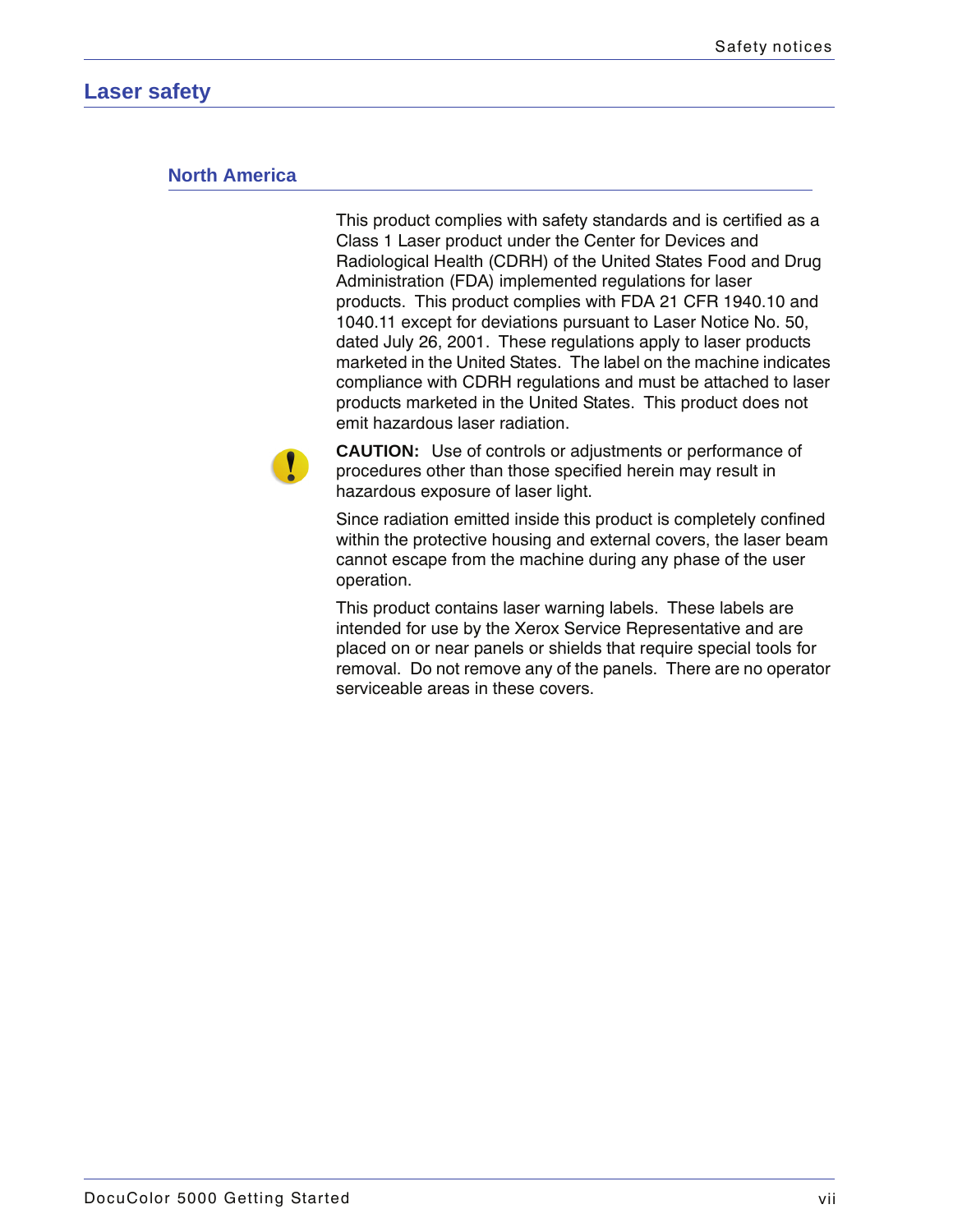#### <span id="page-9-0"></span>**Europe (EU) and other markets**

This product complies with IEC's safety standard 60825-1 (Edition 1.2) issued August 2001.

The equipment complies with laser product performance standards set by governmental, national, and international agencies as a Class 1 Laser Product. It does not emit hazardous radiation as the beam is totally enclosed during all phases of customer operation and maintenance.



**CAUTION:** Use of controls or adjustments or performance of procedures other than those specified herein may result in hazardous radiation exposure.

This product contains laser warning labels. These labels are intended for use by the Xerox Service Representative and are placed on or near panels or shields that require special tools for removal. Do not remove any of the panels. There are no operator serviceable areas inside these covers.

If you need additional safety information concerning the product or Xerox supplied materials, you may call the following number:

+44 (0) 1707 353434

### <span id="page-9-2"></span><span id="page-9-1"></span>**Safety standards**

#### **North America**

This Xerox product is safety certified by Underwriters Laboratories Incorporated to Standards UL60950-1 (first edition), and CSA International CAN/CSA C22.2 No. 60950-1-03 (First Edition).

#### <span id="page-9-3"></span>**Europe (EU) and other markets**

This Xerox product is Safety Certified by NEMKO to publication IEC60950-1 (2001) First Edition.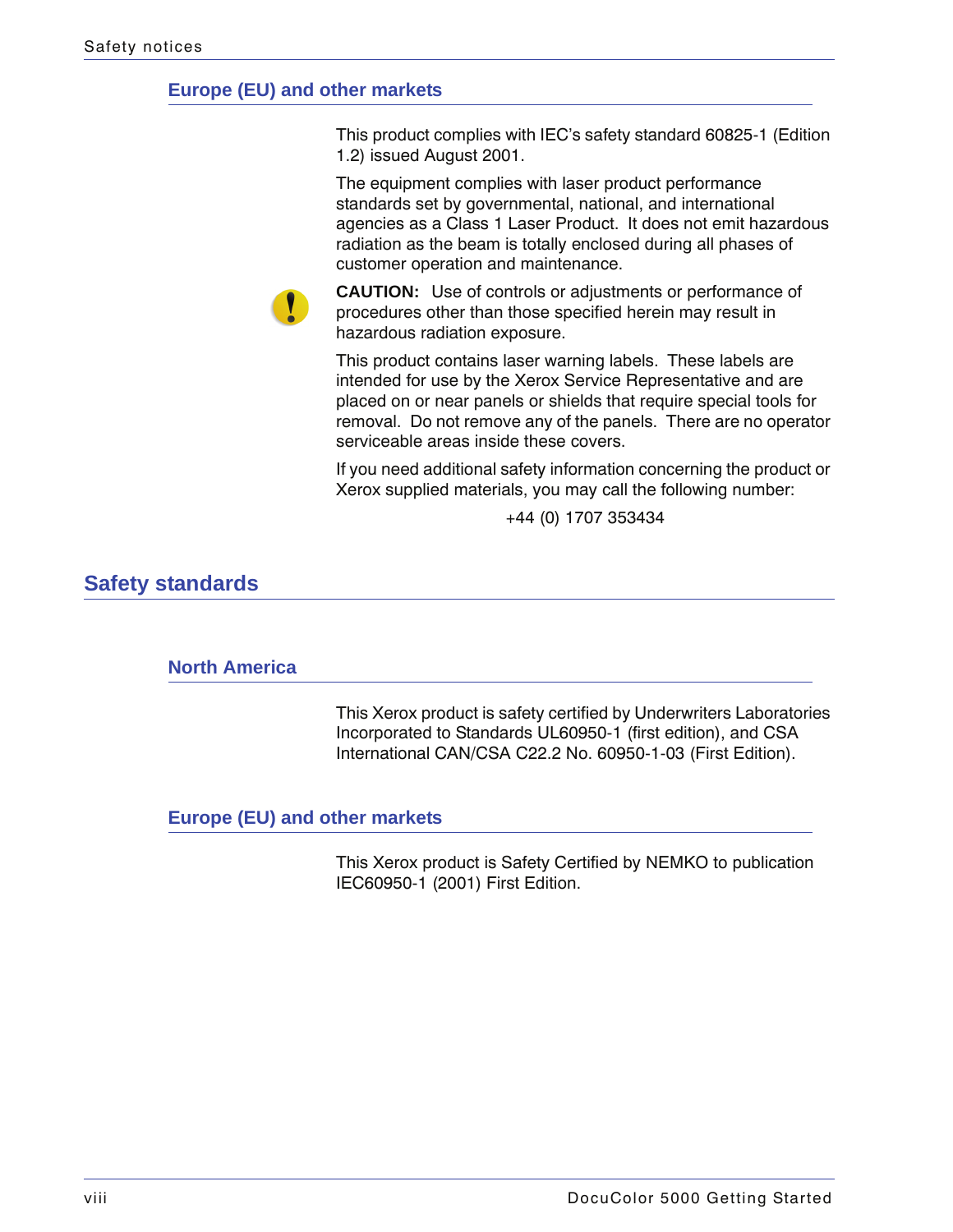## <span id="page-10-0"></span>**Maintenance safety**

- Do not attempt any maintenance procedure that is not specifically described in the documentation supplied with your product.
- Do not use aerosol cleaners. The use of supplies that are not approved may cause poor performance of the press and could create a dangerous condition.
- Use the supplies and cleaning materials only as directed in this manual. Keep all materials out of the reach of children.
- Do not remove the covers or guards that are fastened with screws. There are no parts behind these covers that you can maintain or service.

Do not perform any maintenance procedures unless you have been trained to do them by a Xerox representative, or unless a procedure is specifically described in one of the manuals included with your press.

# <span id="page-10-1"></span>**Operational safety**

Your Xerox equipment and supplies were designed and tested to meet strict safety requirements. These include safety agency examination, approval, and compliance with established environmental standards.

Your attention to the following safety guidelines will help ensure the continued safe operation of your product:

- Use the materials and supplies specifically designed for your product. The use of unsuitable materials may result in poor performance of the machine and possibly a hazardous situation.
- Follow all warnings and instructions that are marked on or supplied with the machine.
- Place the machine in a room that provides adequate space for ventilation and servicing.
- Place the machine on a level, solid surface (not on a thick pile carpet) that has adequate strength to support the weight of the machine.
- Do not attempt to move the machine. A leveling device that was lowered when your machine was installed may damage the carpet or floor.
- Do not set up the machine near a heat source.
- Do not set up the machine in direct sunlight.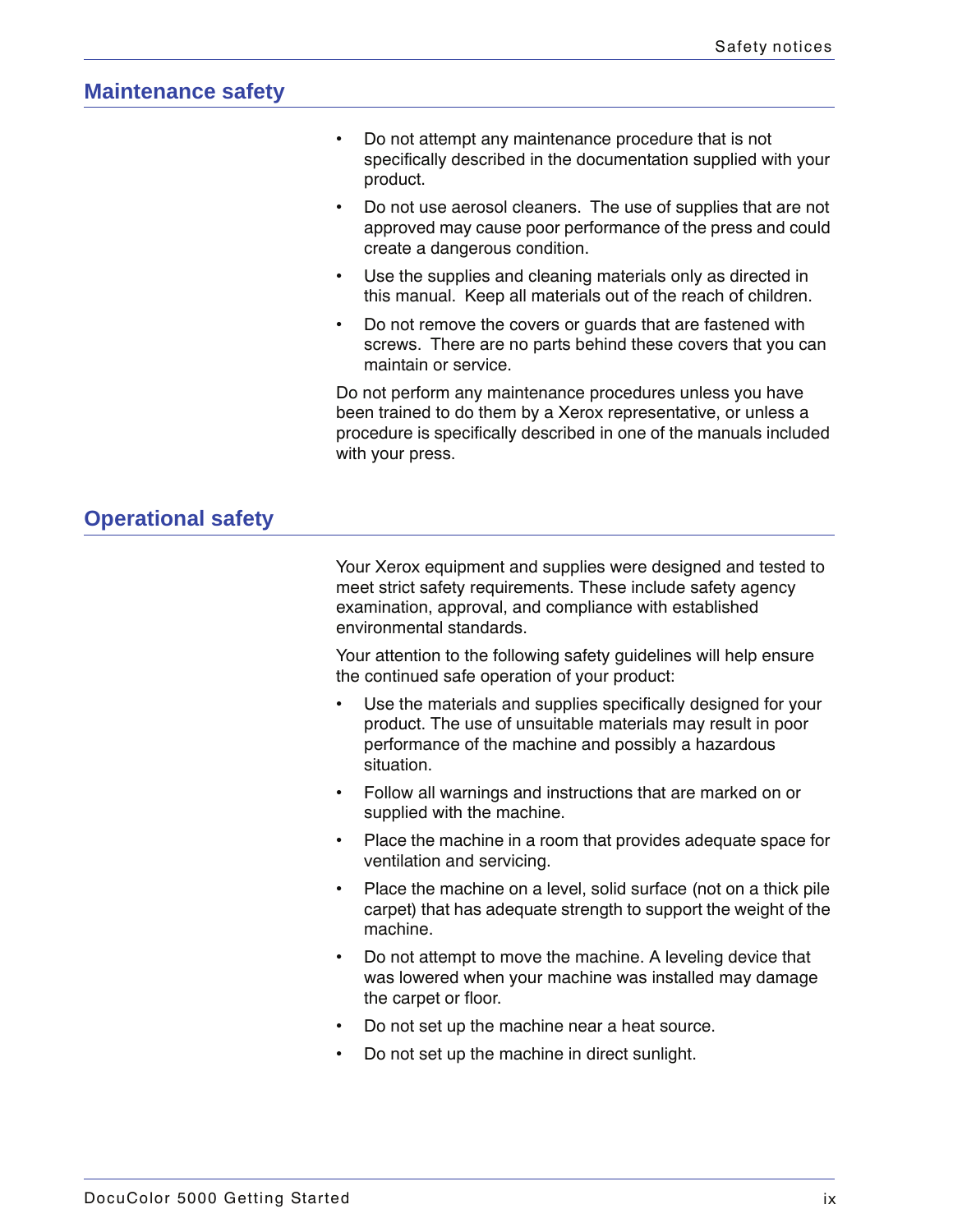- Do not set up the machine in line with the cold air flow from an air conditioning system.
- Do not place containers of coffee or other liquid on the machine.
- Do not block or cover the slots and openings on the machine.
- Do not attempt to override any electrical or mechanical interlock devices.



**WARNING:** Be careful when working in areas identified with this warning symbol. These areas may be very hot and should not be touched.

If you need any additional safety information concerning the machine or materials, contact your Xerox representative.

# <span id="page-11-0"></span>**Ozone safety**

This product produces ozone during normal operation. The ozone is heavier than air, and the quantity is dependent on print volume. Providing the correct environmental parameters, as specified in the Xerox installation procedures, ensures that concentration levels meet safe limits.

If you need additional information about ozone, request the Xerox publication, *OZONE* by calling 1-800-828-6571 in the USA. For a French language version, call 1-800-828-6571 in the USA, then press 2.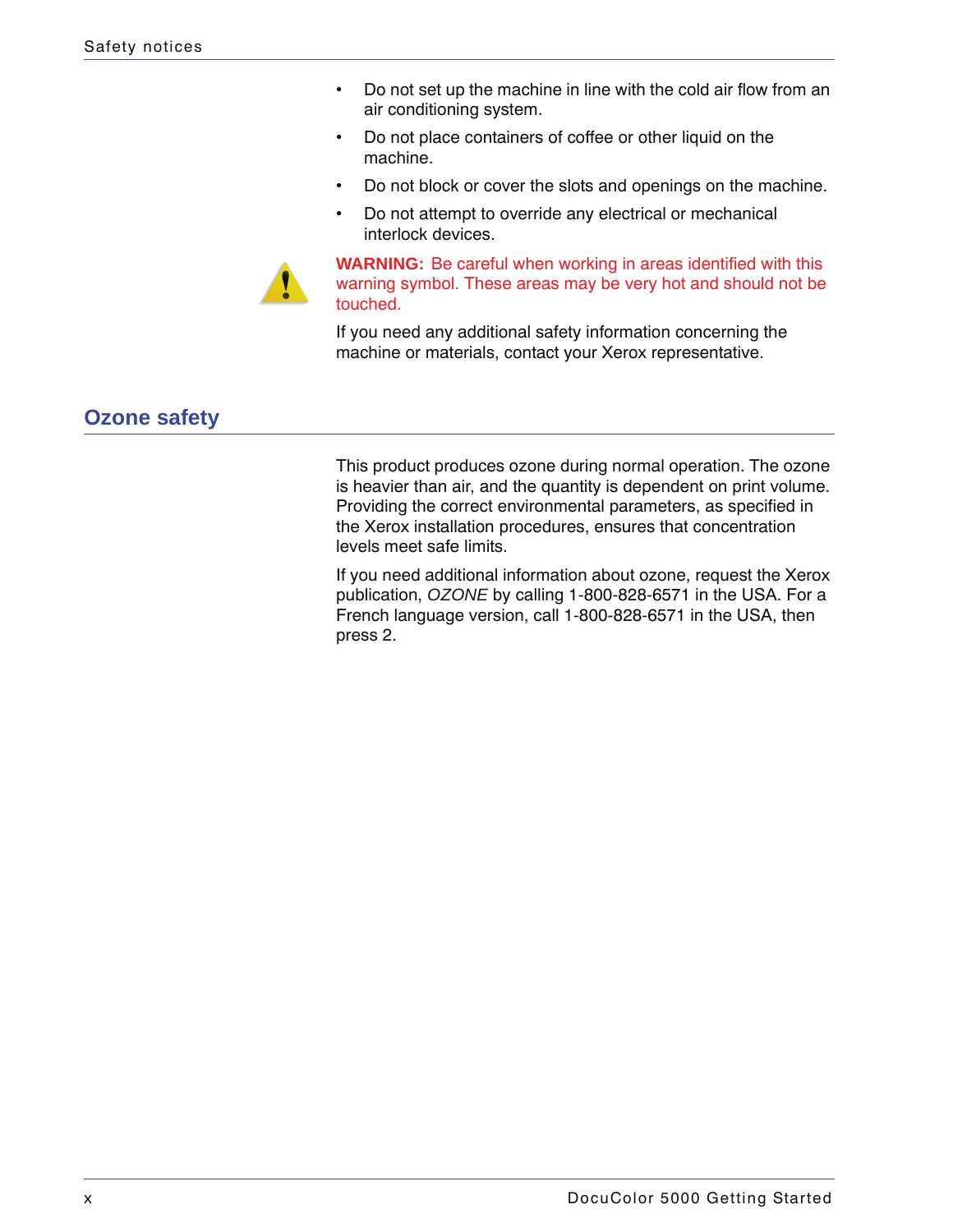# <span id="page-12-0"></span>**Notices**

# <span id="page-12-2"></span><span id="page-12-1"></span>**Radio frequency emissions**

### **FCC in the USA**

This equipment has been tested and found to comply with the limits for a Class A digital device, pursuant to Part 15 of the Federal Communications Commission (FCC) Rules. These limits are designed to provide reasonable protection against harmful interference when the equipment is operated in a commercial environment. This equipment generates, uses, and can radiate radio frequency energy and, if not installed and used in accordance with the instruction manual, may cause harmful interference to radio communications. Operation of this equipment in a residential area is likely to cause harmful interference in which case the user will be required to correct the interference at his/her own expense.

Changes or modifications to this equipment not specifically approved by the Xerox Corporation may void the user's authority to operate this equipment.



**WARNING:** Shielded cables must be used with this equipment to maintain compliance with FCC regulations.

#### <span id="page-12-3"></span>**In Canada (ICES-003)**

This Class "A" digital apparatus complies with Canadian ICES-003.

Cet appareil numérique de la classe "A" est conforme á la norme NMB-003 du Canada.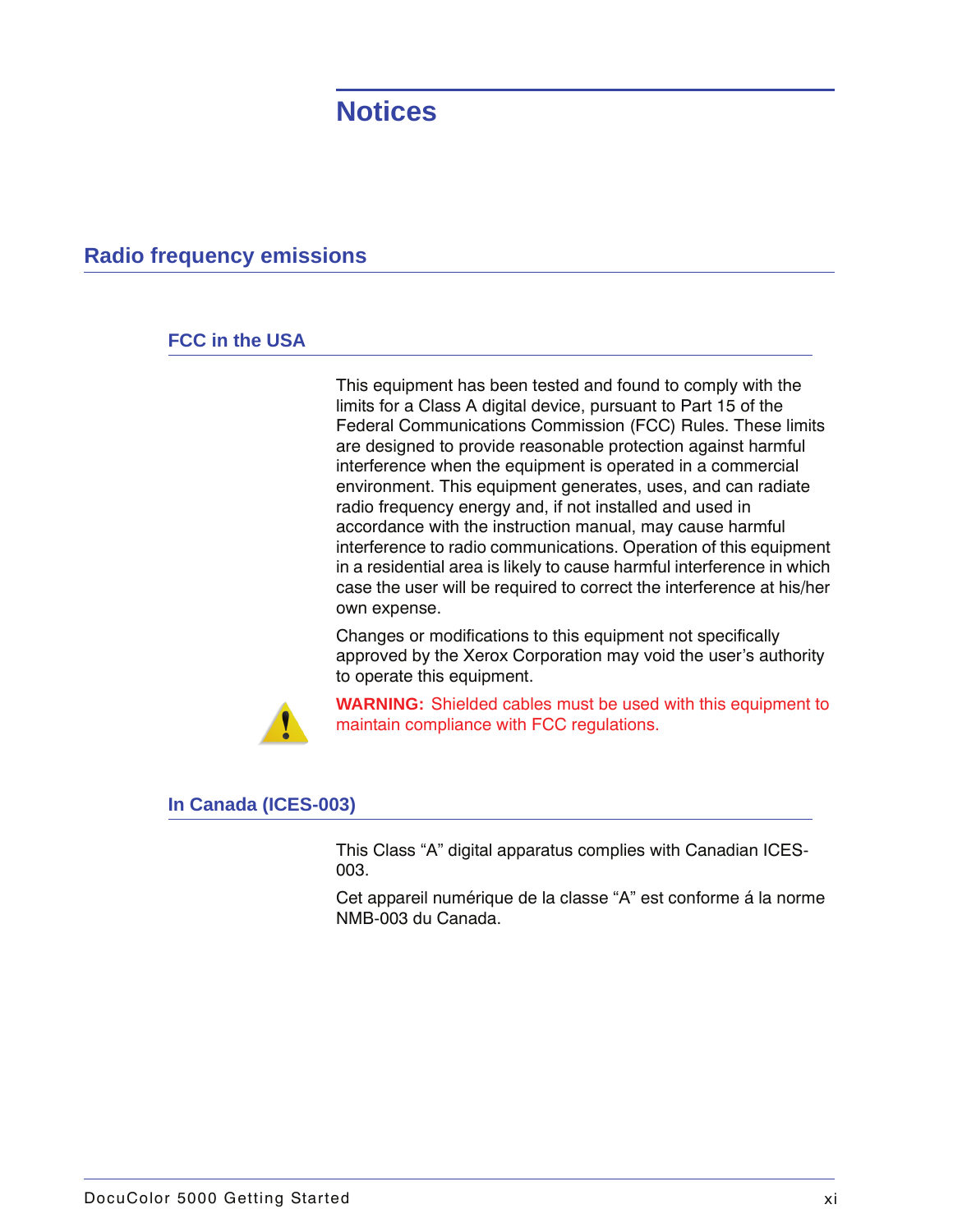#### <span id="page-13-0"></span>**Regulatory information for RFID**

This product generates 13.56 MHz using an Inductive Loop System as a Radio Frequency IDentification system device (RFID). This system is certified in compliance with European Council Directive 99/5/EC and applicable local laws or regulations as applicable.

## <span id="page-13-1"></span>**Safety extra low voltage approval**

This Xerox product is in compliance with various governmental agencies and national safety regulations. All system ports meet the Safety Extra Low Voltage (SELV) circuits for connection to customer-owned devices and networks. Additions of customerowned or third-party accessories that are attached to the press must meet or exceed the requirements previously listed. All modules that require external connection must be installed per the installation procedure.

# <span id="page-13-2"></span>**Certifications in Europe**

| $\epsilon$              | The CE marking that is applied to this product symbolizes Xerox<br>Declaration of Conformity with the following applicable Directives<br>of the European Union as of the dates indicated: |
|-------------------------|-------------------------------------------------------------------------------------------------------------------------------------------------------------------------------------------|
| <b>January 1, 1995:</b> | Council Directive 73/23/EEC amended by Council Directive 93/68/<br>EEC, approximation of the laws of the member states related to<br>low voltage equipment.                               |
| January 1, 1996:        | Council Directive 89/336/EEC, approximation of the laws of the<br>member states related to electromagnetic compatibility.                                                                 |
| <b>March 9, 1999</b>    | Council Directive 99/5/EC on radio equipment and<br>telecommunications terminal equipment and the mutual<br>recognition of their conformity.                                              |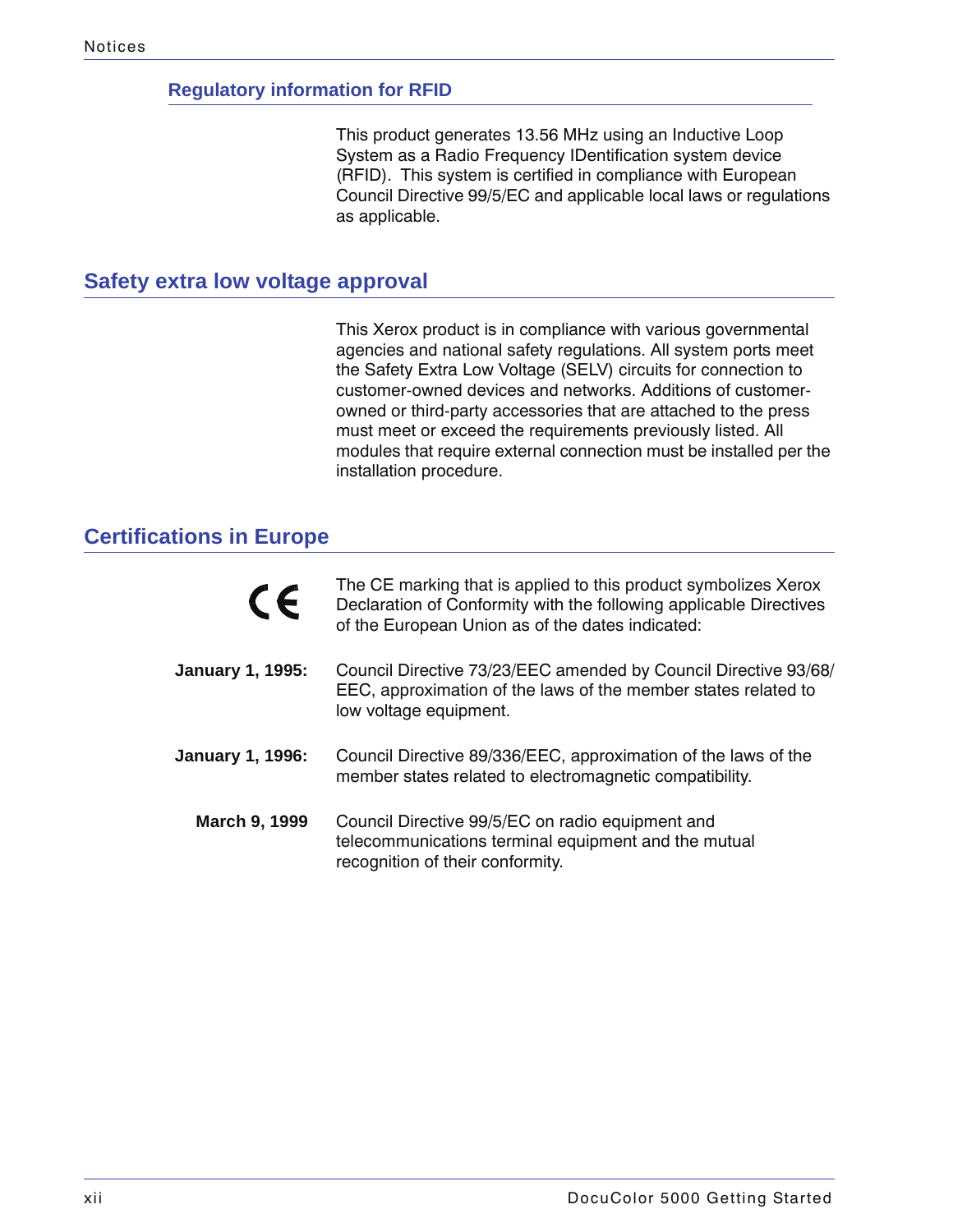A full declaration, defining the relevant directives and referenced standards, can be obtained from your Xerox Limited representative or by contacting:

Environment, Health and Safety The Document Company Xerox Bessemer Road Welwyn Garden City **Herts** AL7 1HE **England** Tel Number +44 (0) 1707 353434



**WARNING:** This system is certified manufactured and tested in compliance with strict safety and radio frequency interference regulations. Any unauthorized alteration which includes the addition of new functions or the connection of external devices may impact this certification. Please contact your local Xerox Limited representative for a list of approved accessories.



**WARNING:** In order to allow this equipment to operate in proximity to Industrial, Scientific, and Medical (ISM) equipment, the external radiation from the ISM equipment may have limited or special mitigation measures taken.



**WARNING:** This is a Class A product in a domestic environment. This product may cause radio frequency interference in which case the user may be required to take adequate measures.



**WARNING:** Shielded cables must be used with this equipment to maintain compliance with Council Directive 89/336/EEC.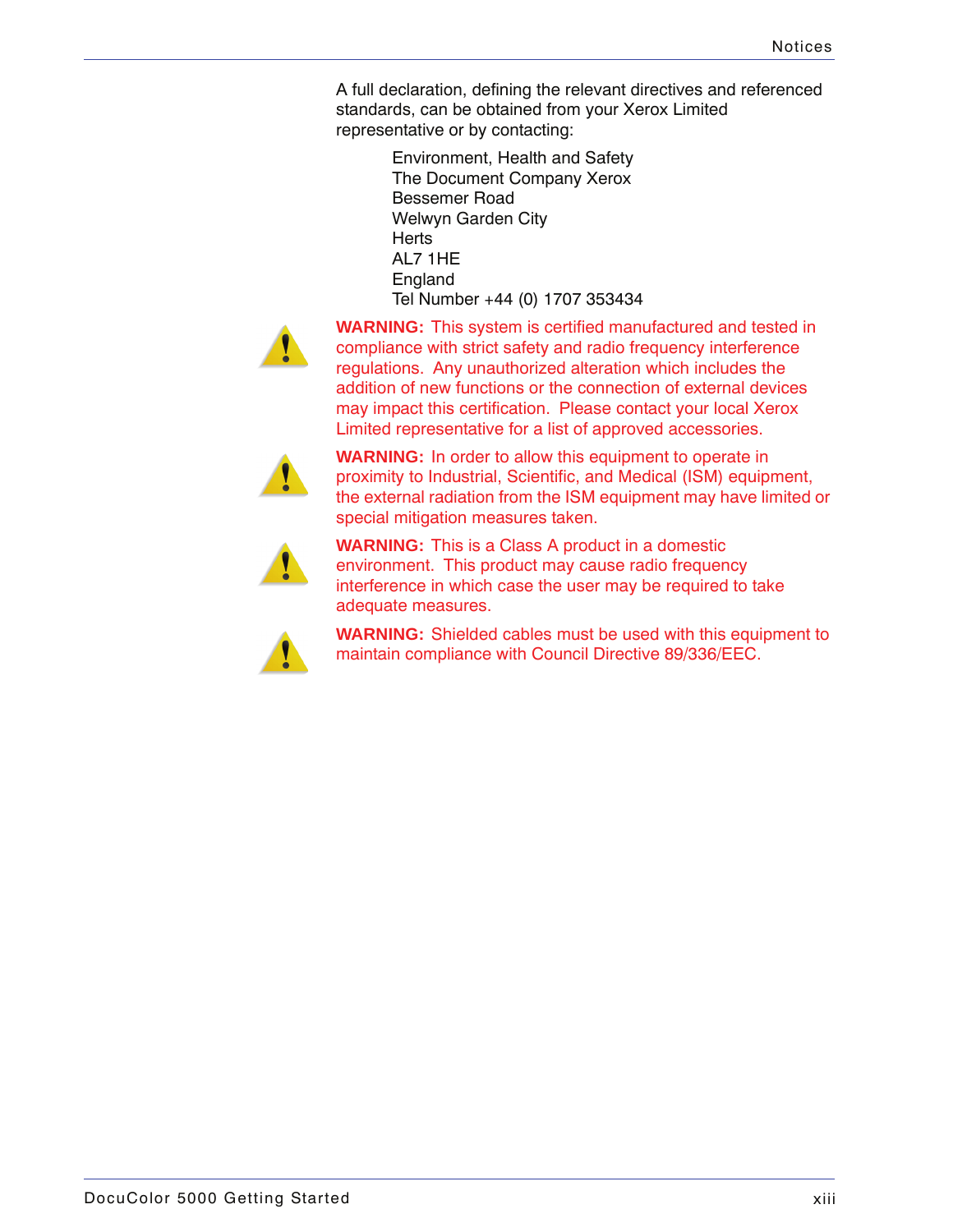# <span id="page-15-0"></span>**It's illegal in the USA**

Congress, by statute, has forbidden the reproduction of the following subjects under certain circumstances. Penalties of fine or imprisonment may be imposed on those guilty of making such reproductions.

**1.** Obligations or Securities of the United States Government, such as:

| Certificates of Indebtedness   | <b>National Bank Currency</b>     |
|--------------------------------|-----------------------------------|
| <b>Coupons from Bonds</b>      | <b>Federal Reserve Bank Notes</b> |
| <b>Silver Certificates</b>     | <b>Gold Certificates</b>          |
| <b>United States Bonds</b>     | <b>Treasury Notes</b>             |
| <b>Federal Reserve Notes</b>   | <b>Fractional Notes</b>           |
| <b>Certificates of Deposit</b> | Paper Money                       |

Bonds and Obligations of certain agencies of the government, such as FHA, etc.

Bonds. (U.S. Savings Bonds may be photographed only for publicity purposes in connection with the campaign for the sale of such bonds.)

Internal Revenue Stamps. (If it is necessary to reproduce a legal document on which there is a canceled revenue stamp, this may be done provided the reproduction of the document is performed for lawful purposes.)

Postage Stamps, canceled or uncanceled. (For philatelic purposes, Postage Stamps may be photographed, provided the reproduction is in black and white and is less than 75% or more than 150% of the linear dimensions of the original.)

Postal Money Orders.

Bills, Checks, or Drafts of money drawn by or upon authorized officers of the United States.

Stamps and other representatives of value, of whatever denomination, which have been or may be issued under any Act of Congress.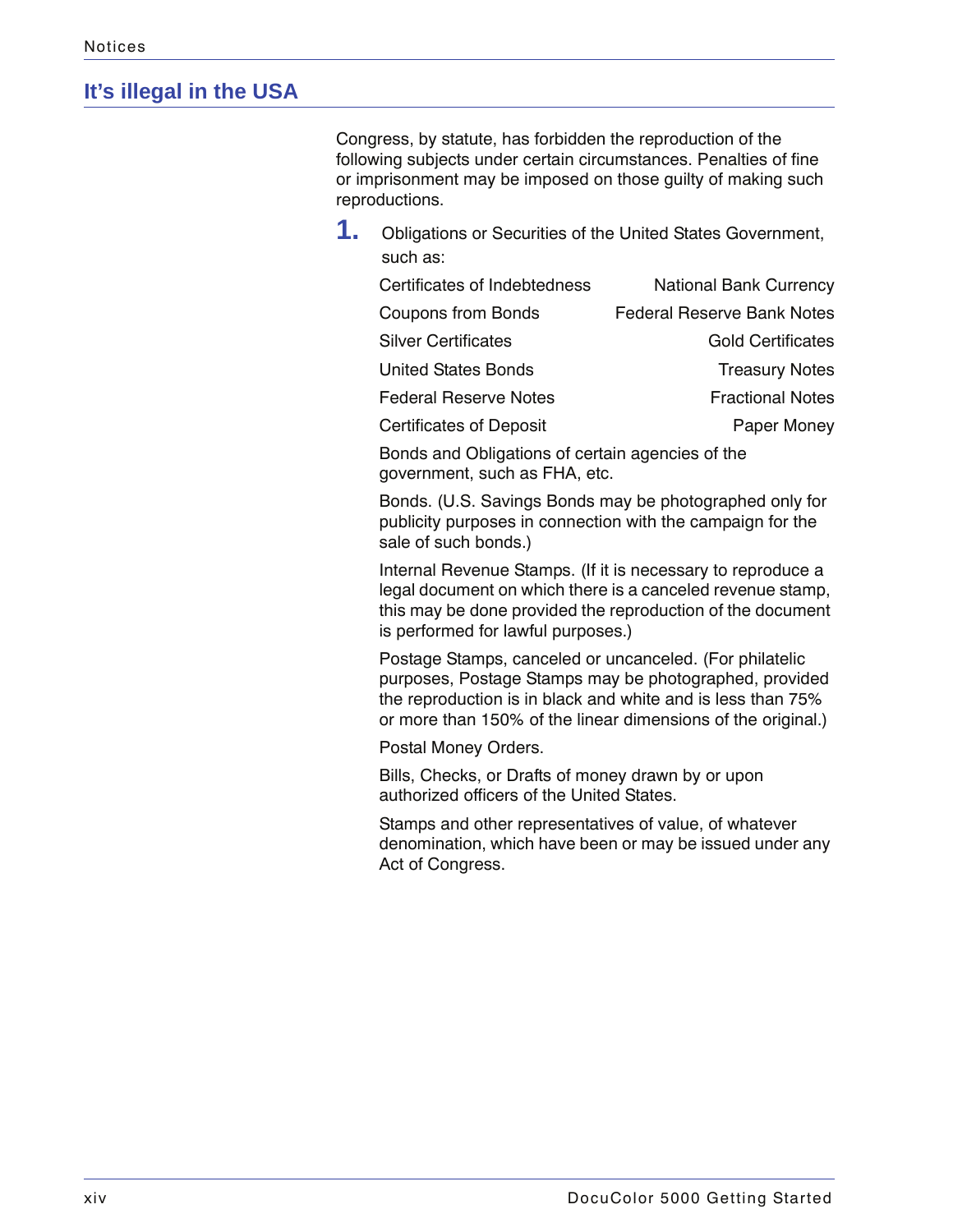- **2.** Adjusted Compensation Certificates for Veterans of the World Wars.
- **3.** Obligations or Securities of any Foreign Government, Bank, or Corporation.
- **4.** Copyrighted material, unless permission of the copyright owner has been obtained or the reproduction falls within the "fair use" or library reproduction rights provisions of the copyright law. Further information of these provisions may be obtained from the Copyright Office, Library of Congress, Washington, D.C. 20559. Ask for Circular R21.
- **5.** Certificates of Citizenship or Naturalization. (Foreign Naturalization Certificates may be photographed.)
- **6.** Passports. (Foreign Passports may be photographed.)
- **7.** Immigration Papers.
- **8.** Draft Registration Cards.
- **9.** Selective Service Induction Papers that bear any of the following Registrant's information:

Earnings or IncomeDependency Status

Court RecordPrevious military service

Physical or mental condition

Exception: United States military discharge certificates may be photographed.

**10.** Badges, Identification Cards, Passes, or Insignia carried by military personnel, or by members of the various Federal Departments, such as FBI, Treasury, etc. (unless photograph is ordered by the head of such department or bureau.)

Reproducing the following is also prohibited in certain states: Automobile Licenses - Drivers' Licenses - Automobile Certificates of Title.

The above list is not all inclusive, and no liability is assumed for its completeness or accuracy. In case of doubt, consult your attorney.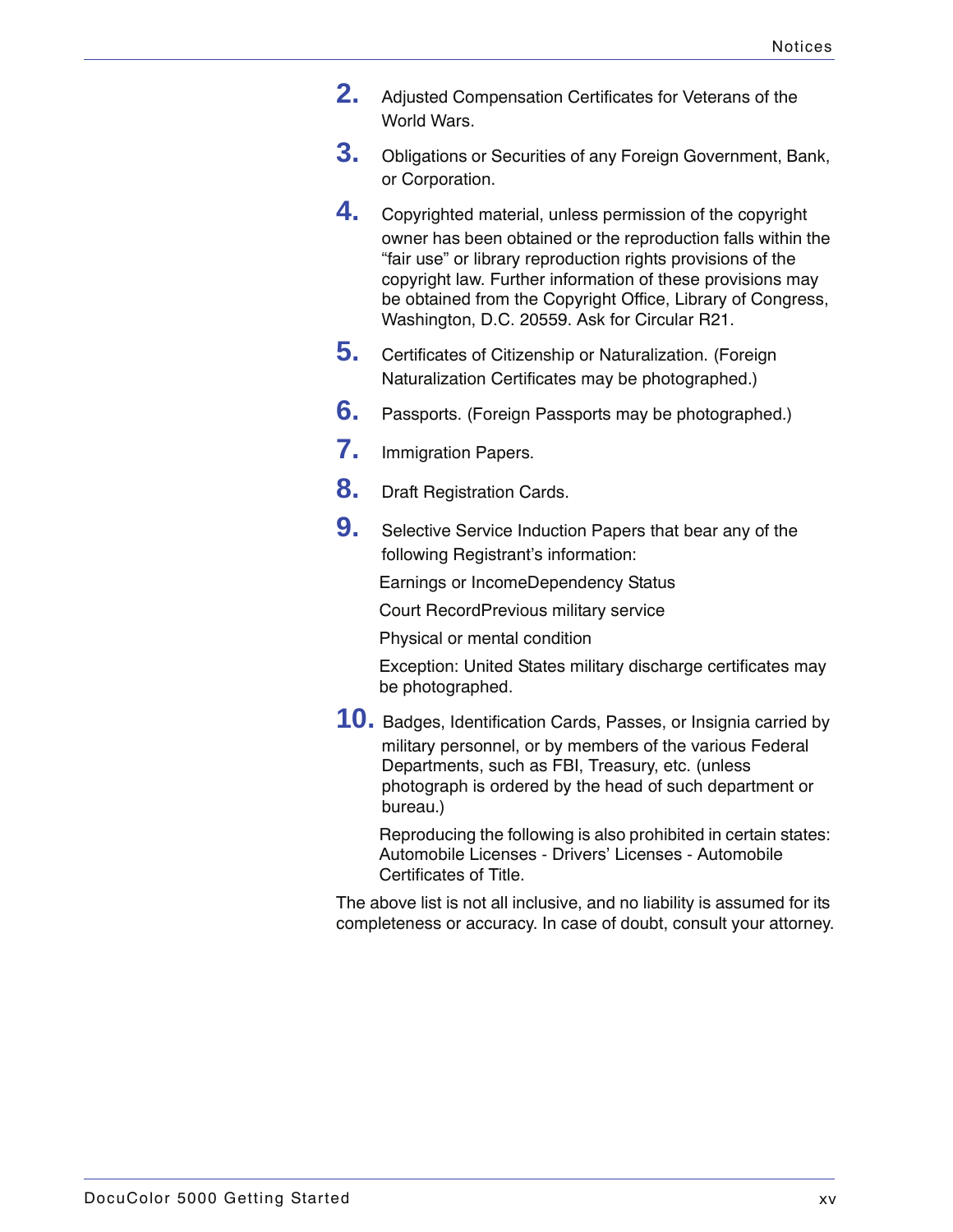# <span id="page-17-0"></span>**It's illegal in Canada**

Parliament, by statute, has forbidden the reproduction of the following subjects under certain circumstances. Penalties of fines or imprisonment may be imposed on those guilty of making such copies.

- **1.** Current bank notes or current paper money.
- **2.** Obligations or securities of a government or bank.
- **3.** Exchequer bill paper or revenue paper.
- **4.** The public seal of Canada or of a province, or the seal of a public body or authority in Canada, or of a court of law.
- **5.** Proclamations, orders, regulations or appointments, or notices thereof (with intent to falsely cause same to purport to have been printed by the Queen's Printer for Canada, or the equivalent printer for a province).
- **6.** Marks, brands, seals, wrappers or designs used by or on behalf of the Government of Canada or of a province, the government of a state other than Canada or a department, board, Commission or agency established by the Government of Canada or of a province or of a government of a state other than Canada.
- **7.** Impressed or adhesive stamps used for the purpose of revenue by the Government of Canada or of a province or by the government of a state other than Canada.
- **8.** Documents, registers or records kept by public officials charged with the duty of making or issuing certified copies thereof, where the reproduction falsely purports to be a certified copy thereof.
- **9.** Copyrighted material or trademarks of any manner or kind without the consent of the copyright or trademark owner.

The above list is provided for your convenience and assistance, but it is not all inclusive, and no liability is assumed for its completeness or accuracy. In case of doubt, consult your solicitor.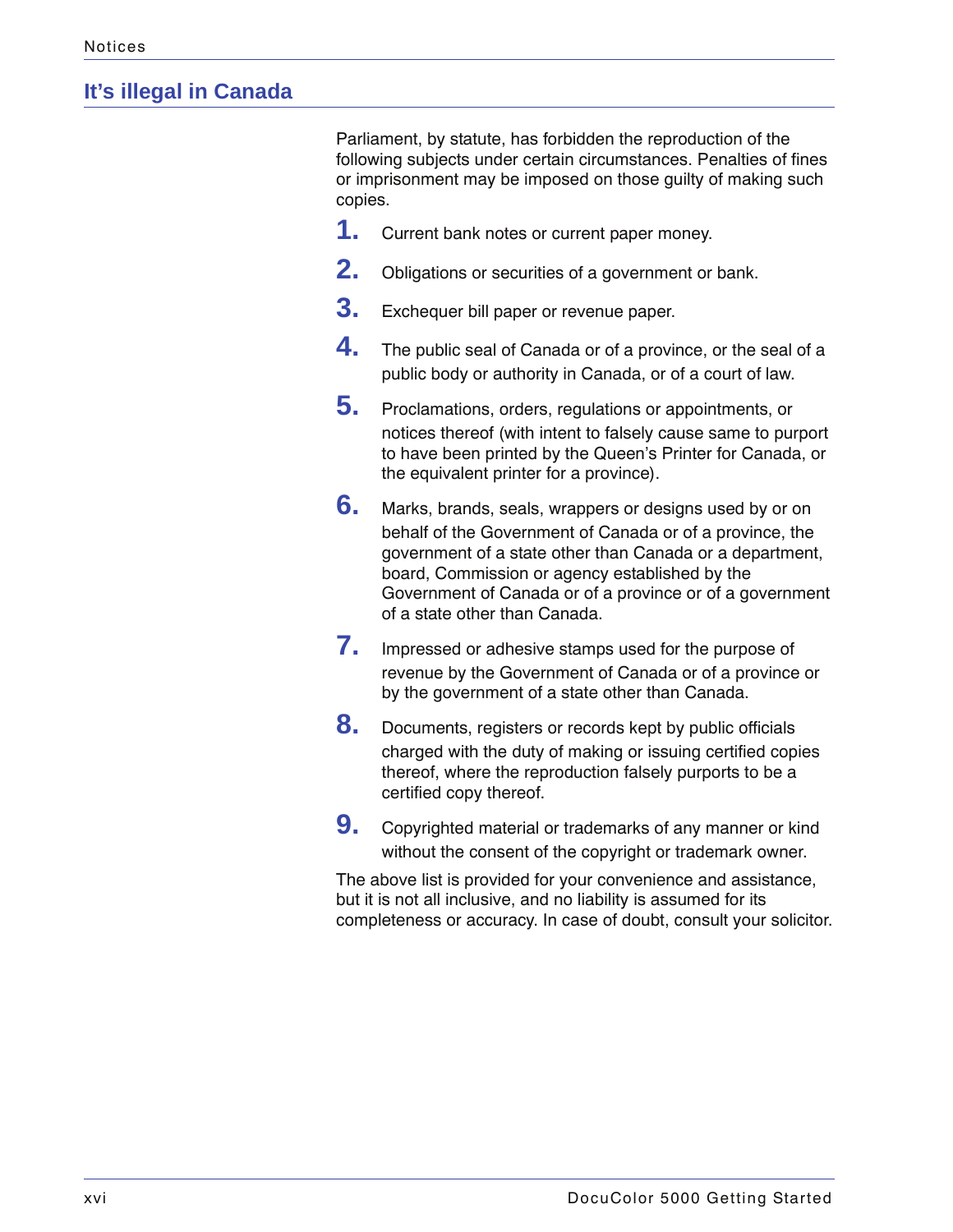# <span id="page-18-0"></span>**Environmental notices for Canada**

Terra Choice Environmental Services, Inc. of Canada has verified that this Xerox product conforms to all applicable Environmental Choice EcoLogo requirements for minimized impact to the environment.



As a participant in the Environmental Choice program, Xerox Corporation has determined that this product model meets the Environmental Choice guidelines for energy efficiency.

Environment Canada established the Environmental Choice program in 1988 to help consumers identify environmentally responsible products and services. Copier, printer, digital press, scanners, and fax products must meet energy efficiency and emissions criteria, and exhibit compatibility with recycled supplies. Currently, Environmental Choice has more than 1600 approved products and 140 licensees. Xerox has been a leader in offering EcoLogo approved products. In 1996, Xerox became the first company licensed to use the Environmental Choice EcoLogo for its copiers, printers, and fax machines.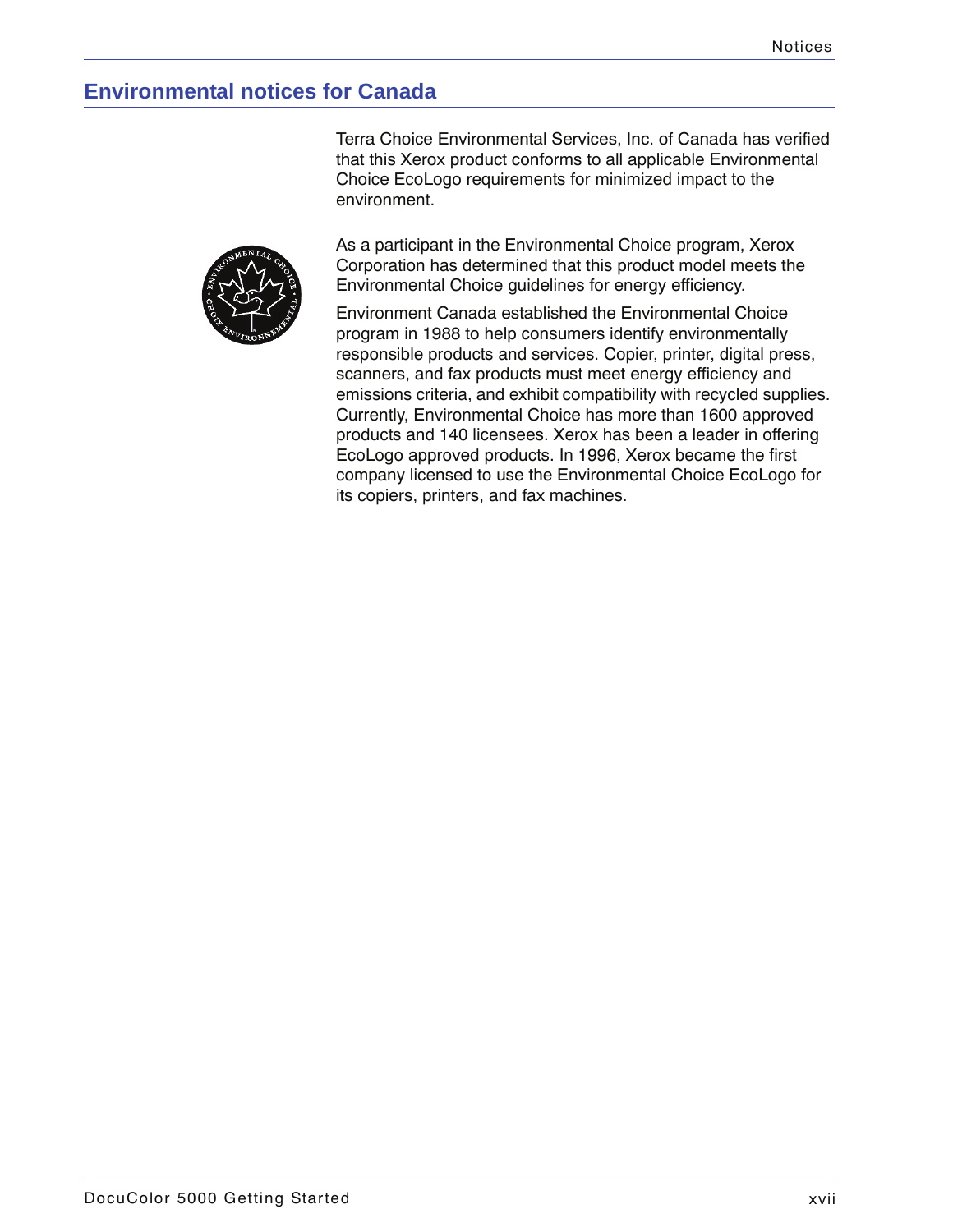# <span id="page-19-0"></span>**Product recycling and disposal**

| If you are managing the disposal of your Xerox product, please |
|----------------------------------------------------------------|
| note that the product contains lead and other materials whose  |
| disposal may be regulated due to environmental                 |
| considerations. The presence of lead is fully consistent with  |
| global regulations applicable at the time that the product was |
| placed on the market.                                          |

# **North America**

<span id="page-19-1"></span>

|                             | Xerox operates a worldwide equipment take-back and reuse/<br>recycle program. Contact your Xerox sales representative (1-800-<br>ASK-XEROX) to determine whether this Xerox product is part of<br>the program. For more information about Xerox environmental<br>programs, visit www.xerox.com/environment. |
|-----------------------------|-------------------------------------------------------------------------------------------------------------------------------------------------------------------------------------------------------------------------------------------------------------------------------------------------------------|
|                             | For recycling and disposal information, contact your local<br>authorities. In the United States, you may also refer to the<br>Electronic Industries Alliance web site: www.eiae.org.                                                                                                                        |
| <b>Perchlorate Material</b> | This product may contain one or more Perchlorate-containing<br>devices, such as batteries. Special handling may apply, please<br>see www.dtsc.ca.gov/hazardouswaste/perchlorate.                                                                                                                            |
|                             | If your product is not part of the Xerox program and you are<br>managing its disposal, please follow the instructions provided in<br>the above paragraph.                                                                                                                                                   |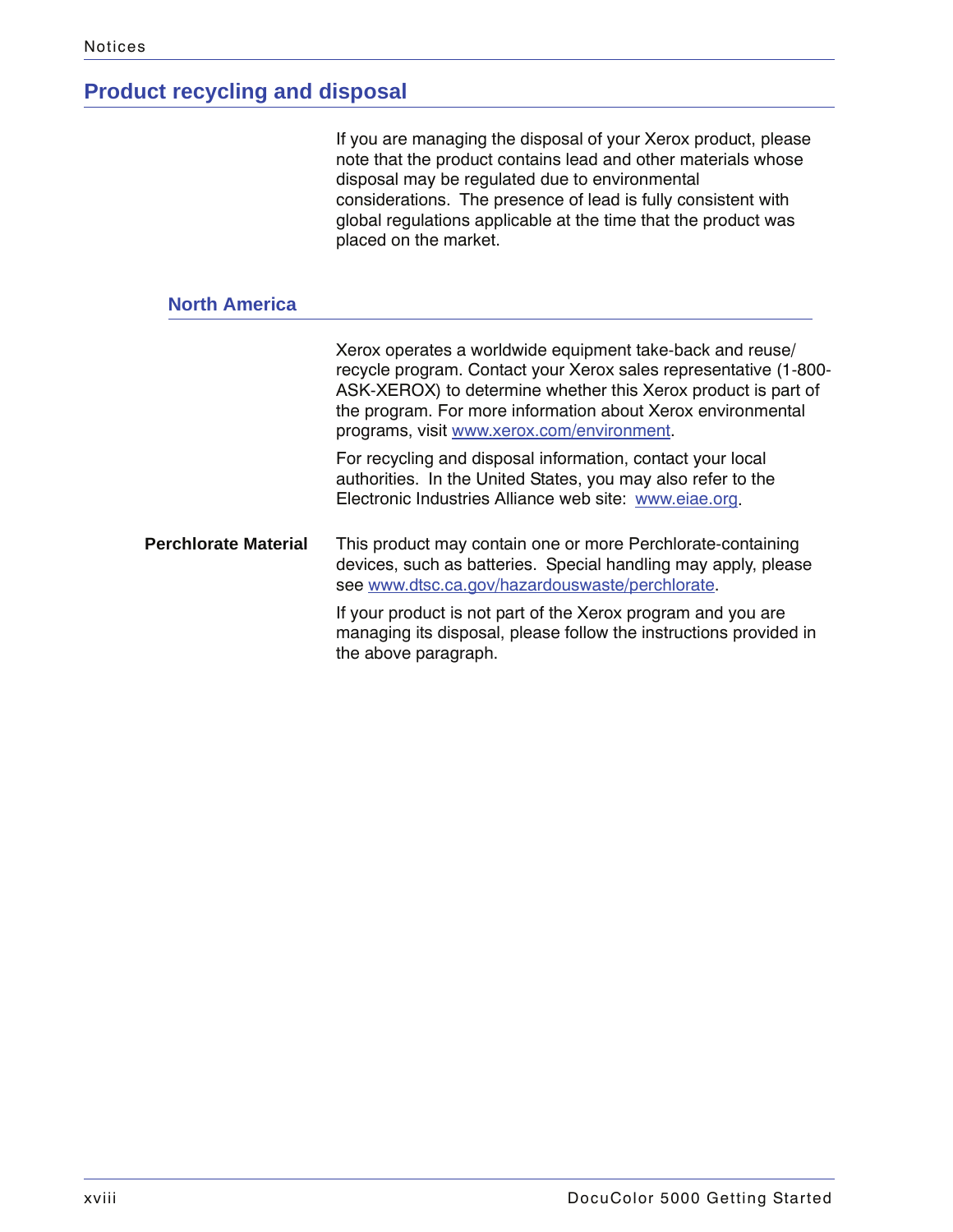## <span id="page-20-0"></span>**European union**



Application of this symbol on your equipment is confirmation that you must dispose of this equipment in compliance with agreed national procedures.

In accordance with European legislation end-of-life electrical and electronic equipment subject to disposal must be managed within agreed procedures.

Prior to disposal, contact your local dealer or Xerox representative for end-of-life take-back information.

#### <span id="page-20-1"></span>**Other countries**

Please contact your local waste authorities and request disposal guidance.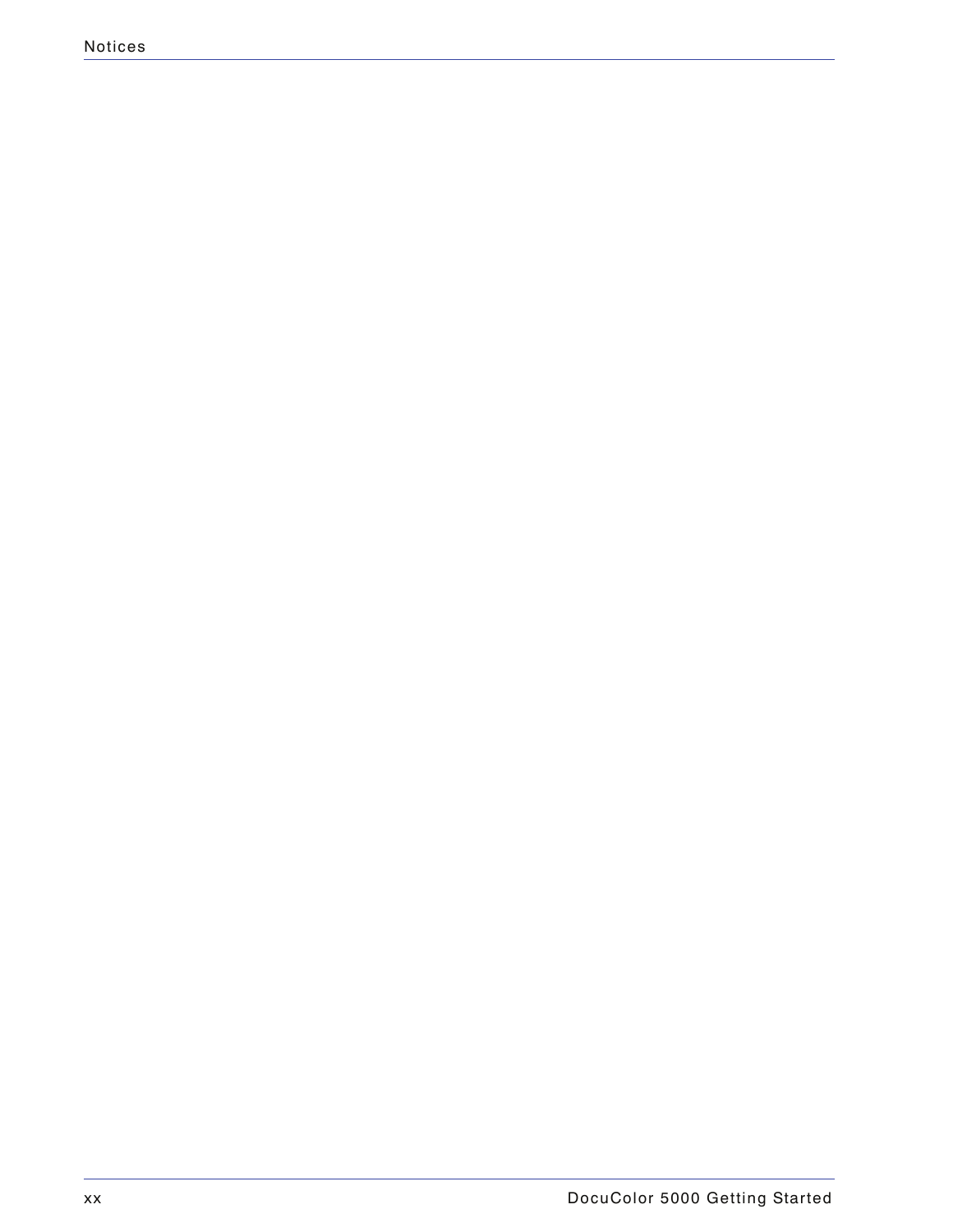# <span id="page-22-0"></span>**Get started now!**

We know you're anxious to start printing on your DocuColor 5000 Digital Press!

This booklet will help you become familiar with your DocuColor 5000 Digital Press before your trainer arrives.

Here's what you'll learn:

- What happens at Installation and Setup
- Where to find documentation
- Basic capabilities
- New features
- What's your job
- Identify major components of the Digital Press
- Information about the User Interface
- How to power ON or OFF the Digital Press
- How to load paper
- How to clear paper jams
- Identify the Digital Press Customer Replaceable Units
- Location of your Customer Support Center phone number

Time to get started!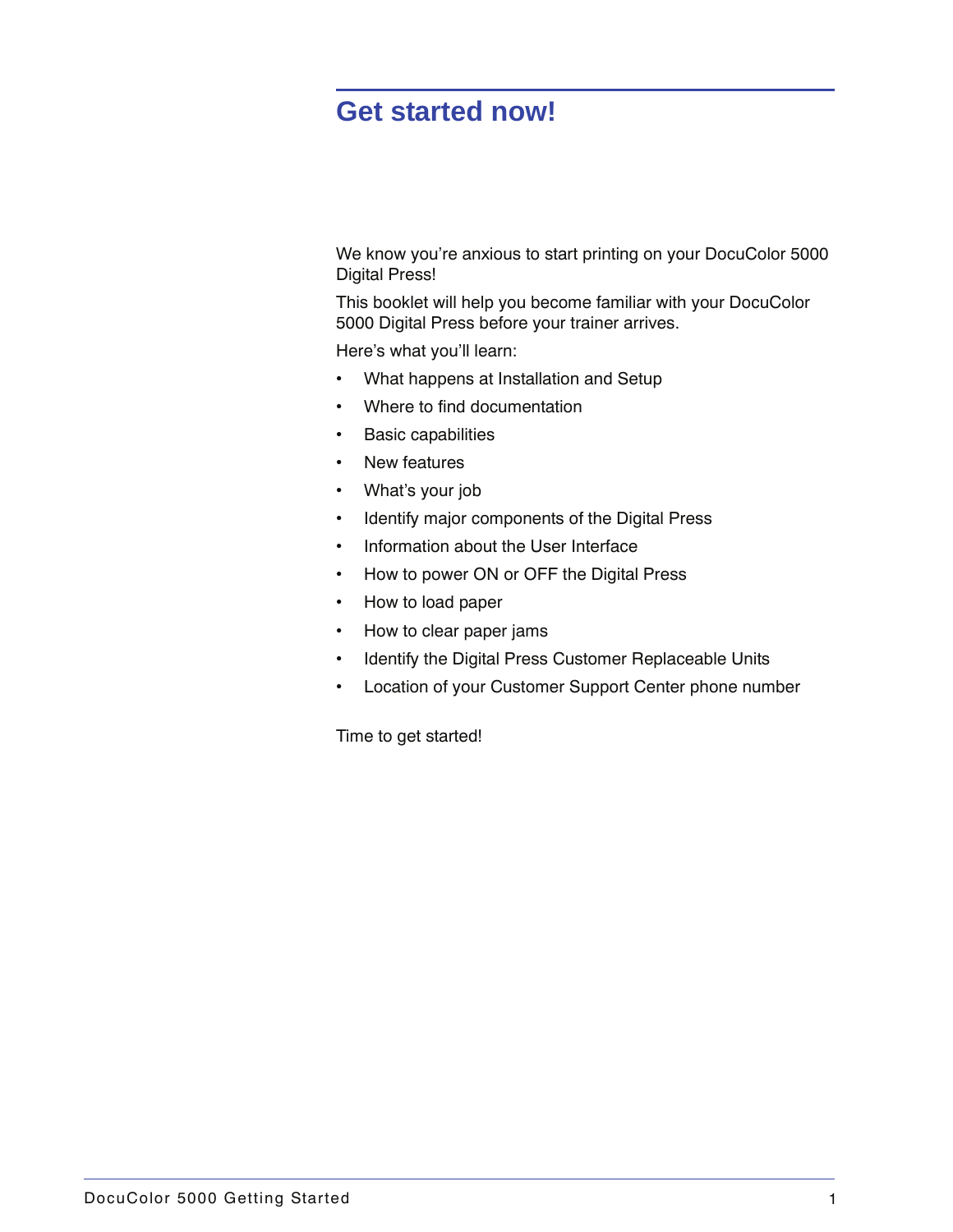# <span id="page-23-0"></span>**What happens at Installation and Setup**

Your Xerox representative installed the DocuColor 5000 Digital Press and the Color Server that was ordered with your Digital Press.

Your System Administrator and the Xerox Service Representative also installed print drivers on at least one network workstation.

A test job was sent to the Digital Press to ensure all connections were working correctly.

# <span id="page-23-2"></span><span id="page-23-1"></span>**Where to find documentation**

#### **Digital Press and accessory customer documentation**

We recommend that you print all Digital Press Customer Documentation, put it in a 3-ring binder, and keep it close to the press.

You can locate all Digital Press customer documentation on your *DocuColor 5000 Digital Press Customer Documentation CD*. Your customer documentation CD was shipped with the Digital Press.

You will find the following Adobe<sup>®</sup> Acrobat<sup>®</sup> PDF files on the CD:

User Guide

This manual provides information on how to use and maintain the Digital Press and the optional accessories, such as: the Second Feeder Module (SFM), the High Capacity Stacker (HCS), and the Common Stacker Stapler (CSS).

• Administrator Guide

This guide provides information on how to set up and change passwords and default settings in the Administrator mode.



*NOTE: In order to view and print the PDF files, Adobe® Acrobat® Reader® must be loaded on your computer.*

#### <span id="page-23-3"></span>**User Interface Help**

Your digital press's User Interface (UI) comes with online Help. This online Help provides information on:

- How to use and maintain your digital press and optional accessories
- How to set up and change passwords and default settings

The UI is discussed in more detail on [page 8](#page-29-0).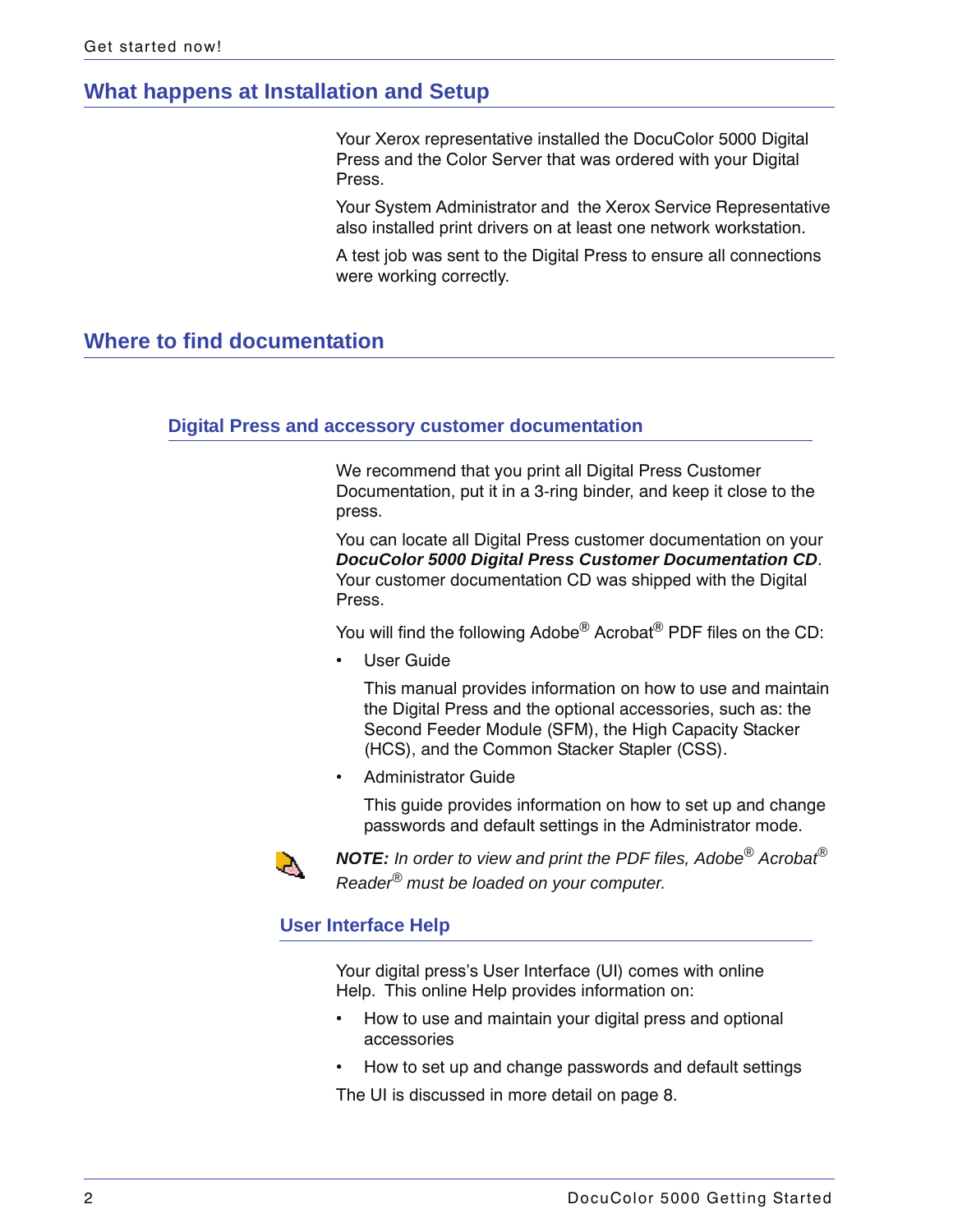#### <span id="page-24-0"></span>**Media documentation**

To download additional information about media, your Digital Press supports, go to <http://www.xerox.com>. Here you can download the following media documents:

• Recommended Material List

This document gives you the names, weights, and sizes of the latest materials currently recommended for your Digital Press.

• Speciality Media Guide: Hints and Tips

This document provides more information about using specialty media and discusses how to get the best performance from these types of media

#### <span id="page-24-1"></span>**Color Server Customer Documentation**

Supporting customer documentation for the Color Server is on a CD and is shipped with the Color Server. You or your System Administrator should print these documents,after the installation is complete.

#### <span id="page-24-2"></span>**DigiPath Customer Documentation**

Supporting customer documentation for DigiPath is on a CD and is shipped with the unit. You or your System Administrator should print these documents after the installation is complete.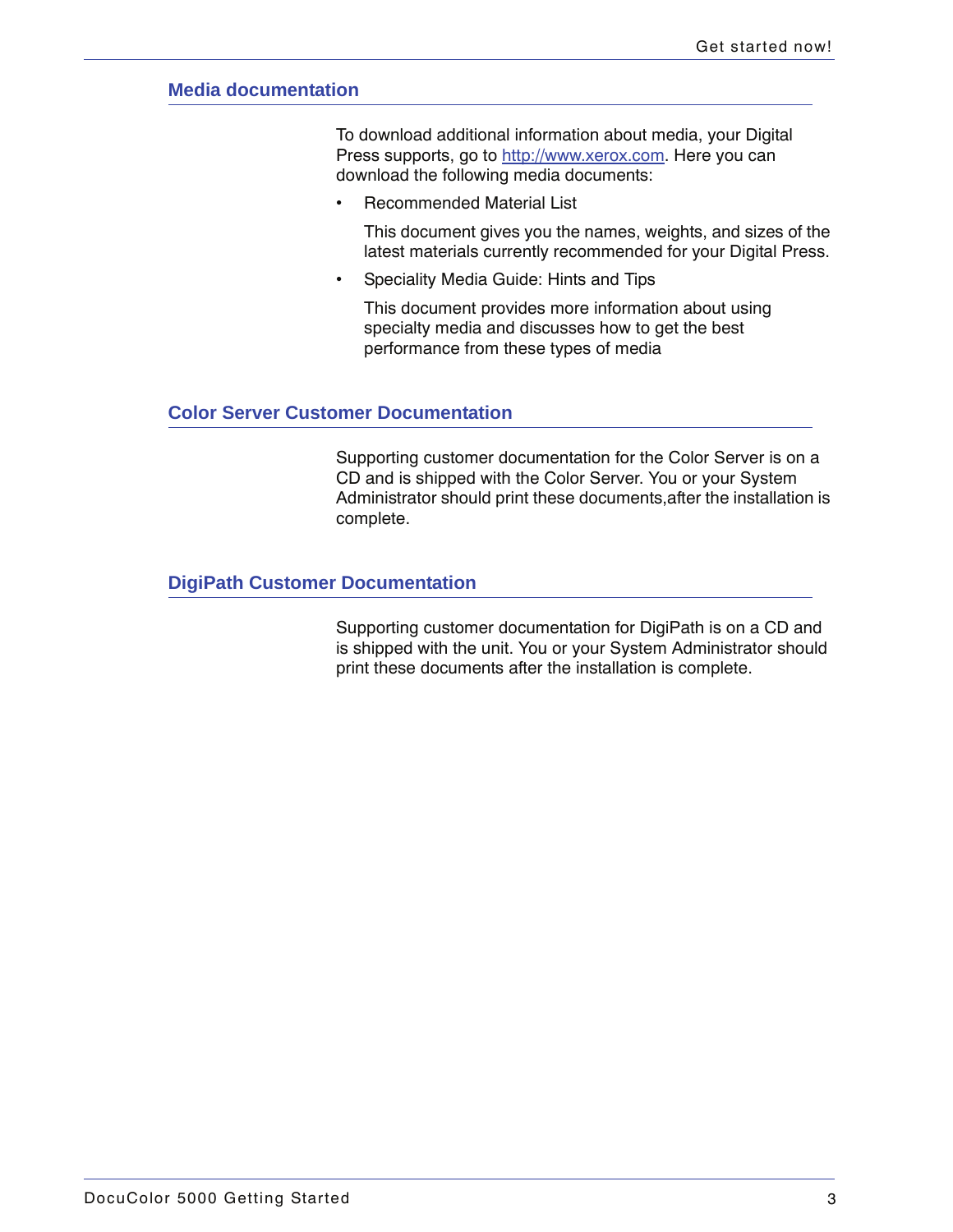# <span id="page-25-0"></span>**Basic capabilities**

Some of the basic capabilities you should know about before operating the Digital Press, are:

- Each paper tray holds 2000 sheets of 24 lb. (90 g/m<sup>2</sup>) paper. Load paper in the tray up to the **Max** fill line
- Supports paper weights from 60 g/m<sup>2</sup> to 300 g/m<sup>2</sup>
- Print Image Quality Assurance Area of 305 x 488 mm
- Supports paper sizes from 7.2 to 19.2 inches (182 to 488 mm)
- You can feed any substrate from any paper tray
- Dry Ink/Toner cartridges can be replaced while the Digital Press is running, without interrupting a job

## <span id="page-25-1"></span>**New features**

Here are some of the new and improved features of the Digital Press.

- New User Interface with a more user-friendly "look and feel."
- Constant fuser temperature contributes to faster print speeds for all substrates and improves productivity print speeds for mixed paper jobs.
- The New Registration Technology (NRT), significantly improves image quality, registration, and also contributes to the increase of print speeds.
- Digital Press resolution of 2400 x 2400 x 1 dpi.
- Improved Job Batching.
- Improved Custom Paper feature enables the capability to optimize the Digital Press imaging parameters for a specific paper group (defined by paper weight range).
- Media types that belong to a certain group will all be printed with the same Digital Press imaging parameters.
- The improved Dry Ink/Toner monitoring system allows you to view the percentage of Dry Ink/Toner left in each cartridge, making it easier to know when to order a cartridge.
- Improved gray tones.
- Two Black Dry Ink/Toner Cartridges because black is the color used most frequently. This provides more longevity and fewer consumable changes.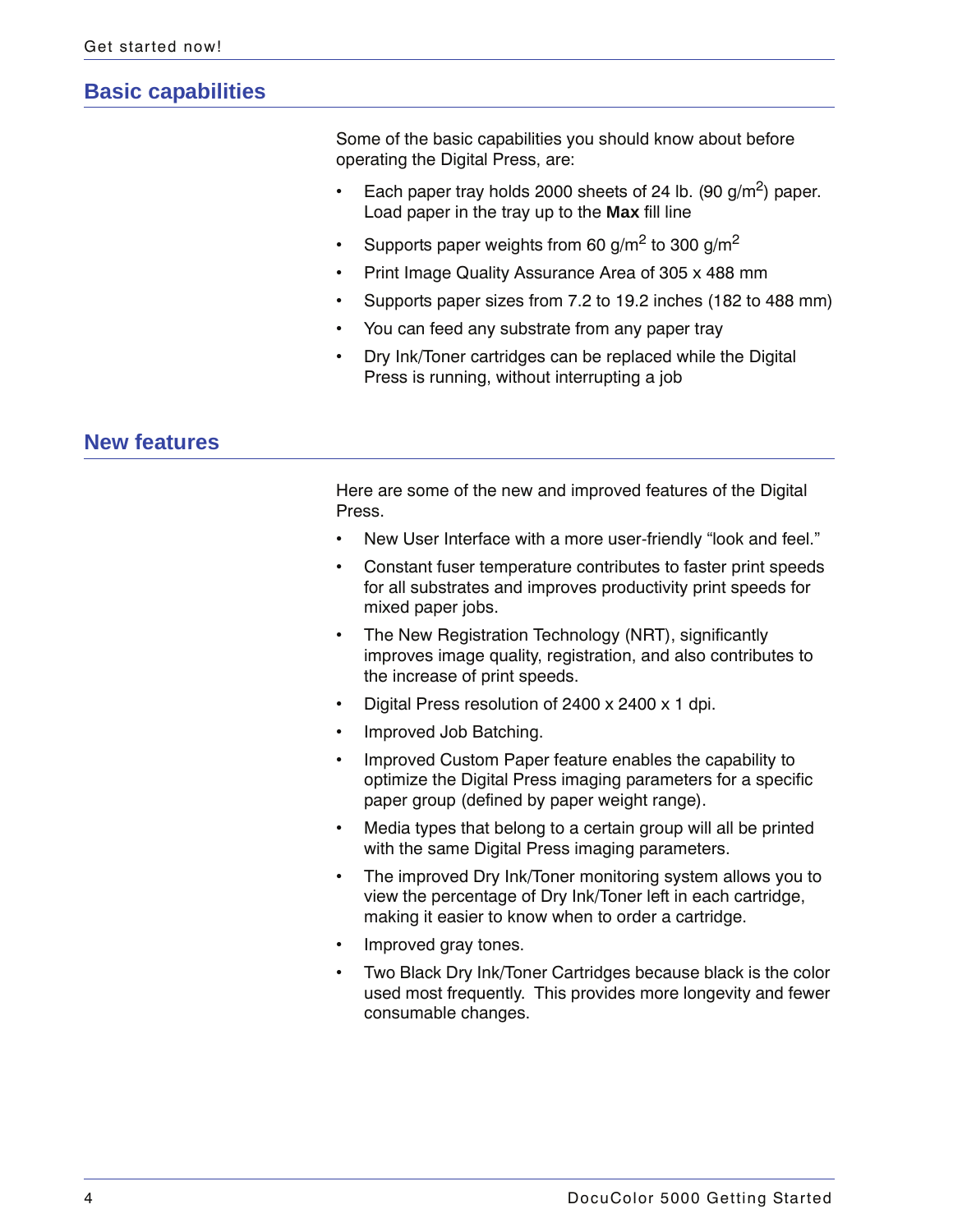# <span id="page-26-1"></span><span id="page-26-0"></span>**What's your job?**

#### **If you are the Key Operator**

The Key Operator is the person who is the everyday user of the DocuColor 5000 Digital Press system. This person performs any daily, basic operations associated with printing.

The Key Operator also performs various maintenance tasks and any necessary jam clearance activities. This person ensures that the Digital Press is in optimal working order and that it is producing good quality prints. The Key Operator is also responsible for maintaining the necessary paper stocks and supplies required for printing.

Here are some of the Key Operator responsibilities and tasks, which may include and are not limited to:

- Checking jobs and system status.
- Set trays with appropriate color and weight media.
- Reprogramming print jobs based on the document submission needs.
- Accessing the billing meter information.
- Pausing and resuming the processing and printing of jobs.
- Programming paper trays and setting specifications for paper size and weight.
- Informing Digital Press users when the printer is not available.
- Replace Digital Press customer replaceable units.
- Cleaning various areas of the paper path to maintain and provide better image quality on the output prints and prevent jams/faults.



*Refer to the Maintenance chapter in the User Guide for more information on maintenance procedures and ordering supplies.*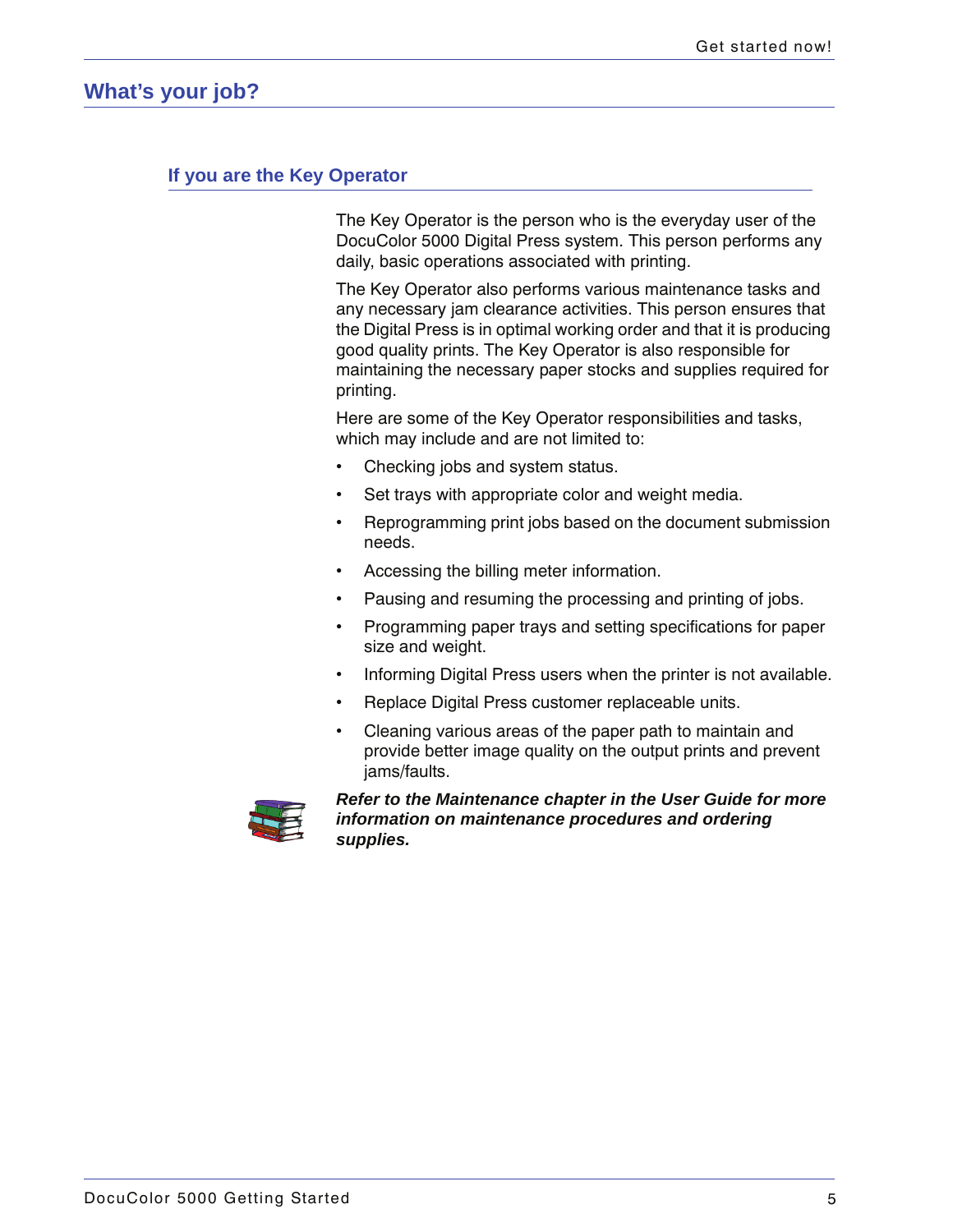#### <span id="page-27-0"></span>**If you are the Administrator**

The Administrator is responsible for setting up and maintaining the security system of the Digital Press system and setting any Digital Press defaults in the Administrator Mode.

The Administrator is also responsible for updating print drivers and print connections, calibration, and setup of the system.

Here are some of the Administrator responsibilities and tasks, which may include and are not limited to:

- Installing workstation software for network connectivity.
- Setting up workstations for submitting jobs to the print server.
- Adding non-resident fonts to the Color Server.
- Setting up system defaults.
- Changing password for the Administrator on the digital press System UI
- Changing the passwords for the Operator and Administrator on Color Server.
- Performing basic color calibration using the Color Server calibration tool.
- Exporting the Job Accounting Information.
- Add resident fonts to Color Server.
- Setting up Color Server Queue parameters.



*Refer to the Administrator Guide for detailed information on setting defaults and passwords for the digital press. Refer to your color server user documentation for setting defaults and passwords for the color server.*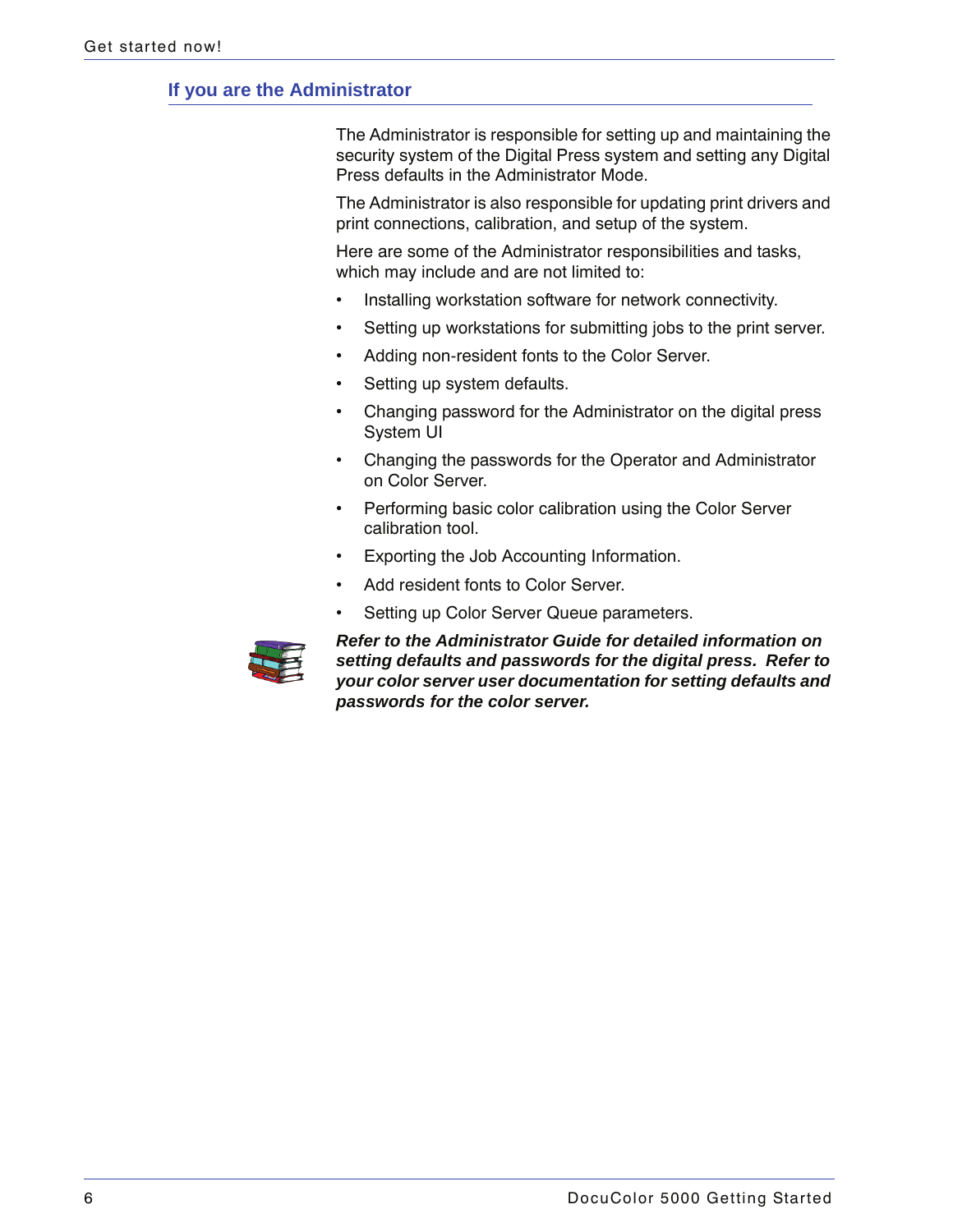# <span id="page-28-0"></span>**Introducing the DocuColor 5000 Digital Press**





*Refer to the Digital Press User Guide for detailed information on how to use your Digital Press, SFM, HCS, and the CSS.*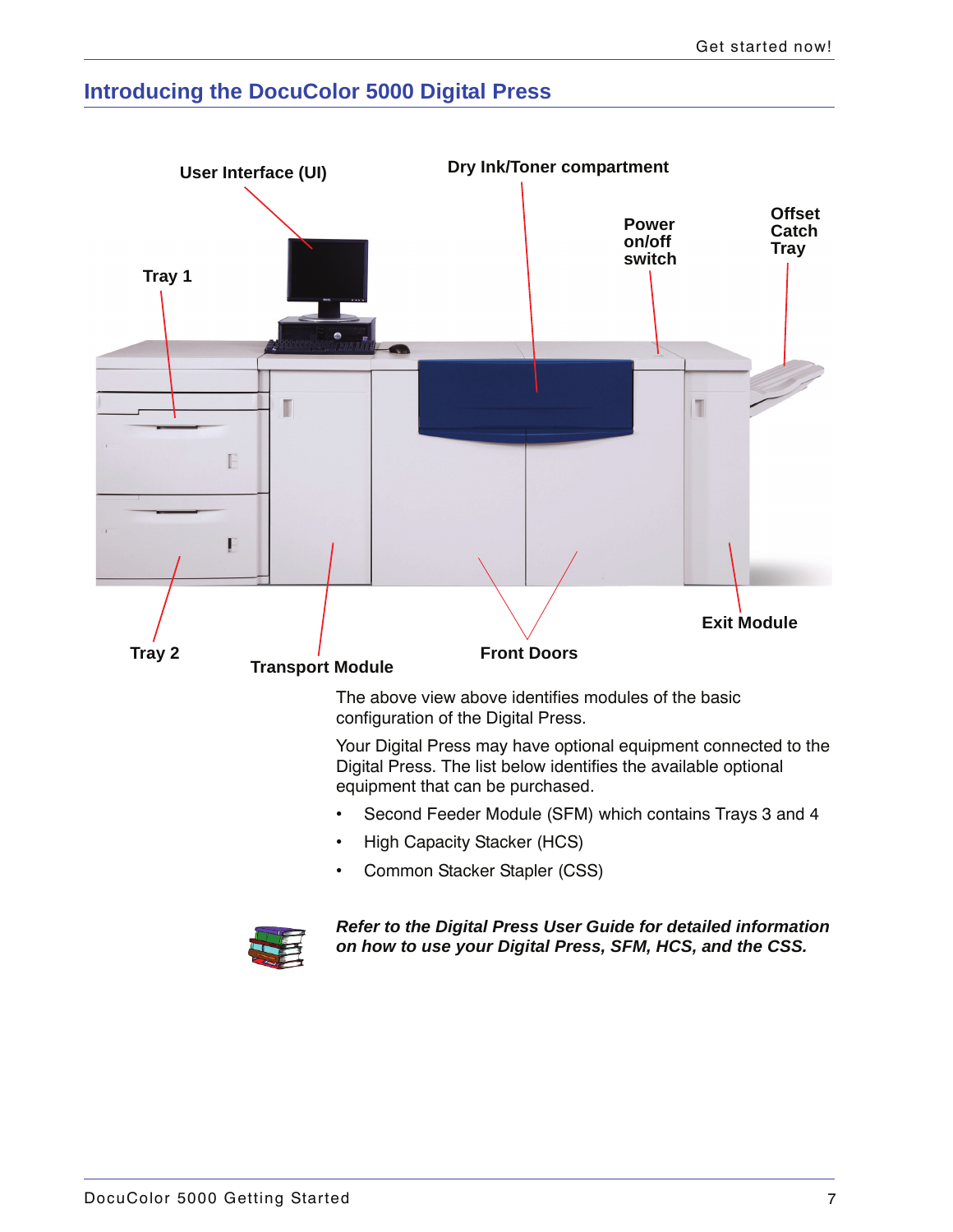# <span id="page-29-0"></span>**About the User Interface**



The User Interface (UI) displays messages that indicate the status of the digital press during idle, run, or fault conditions.



*NOTE: The illustration above may or may not reflect the PC that is delivered with your machine. This illustration is only a representation of the type of PC that may come with your machine.*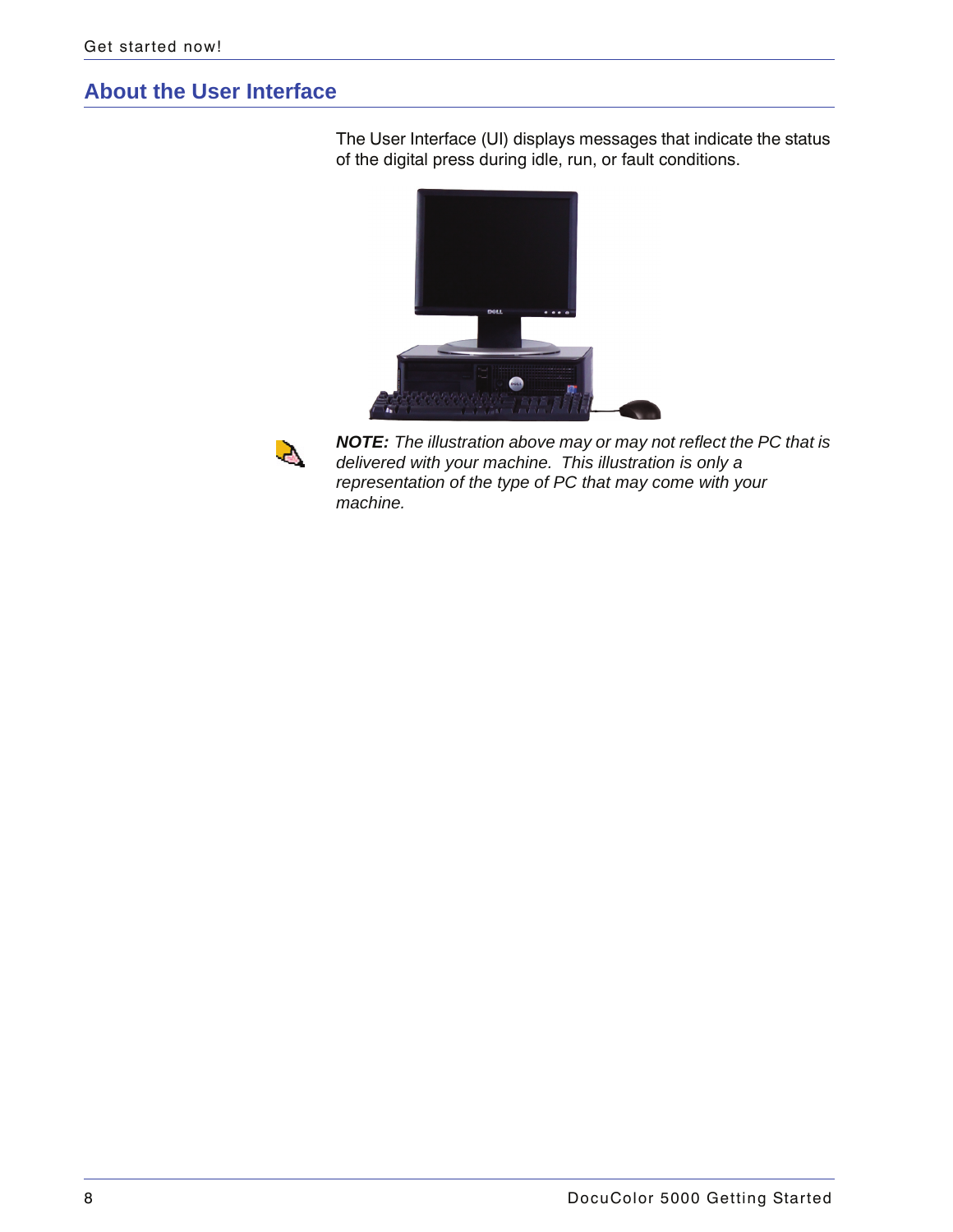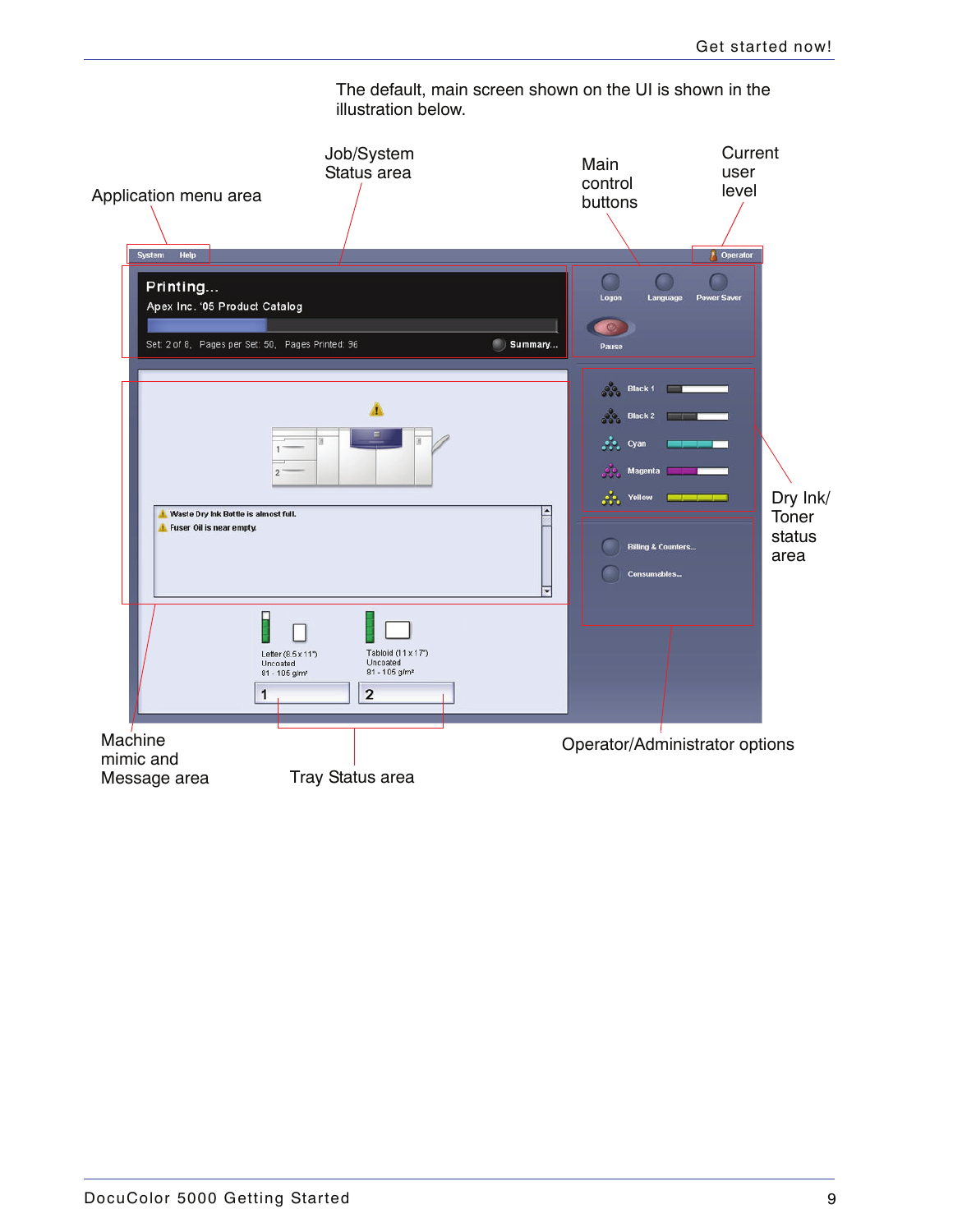# <span id="page-31-0"></span>**How to Power On/Off the Digital Press**

| Press.              |                                                                                                                                                                                                                                                                                                                                                         |
|---------------------|---------------------------------------------------------------------------------------------------------------------------------------------------------------------------------------------------------------------------------------------------------------------------------------------------------------------------------------------------------|
| ON/OFF<br><b>ON</b> | Press the Power Switch to the ON position to power ON<br>the Digital Press.<br>A screen message advises of a short wait while the<br>Fuser warms up and the Digital Press runs a system<br>check. You can program the Digital Press for a job<br>during this time and the printing process will start<br>automatically when the Digital Press is ready. |
| <b>OFF</b>          | Press the Power Switch to the Off position to power off<br>the Digital Press.<br>Allow the Digital Press to remain off for a minimum of 10<br>seconds before switching the power ON again.                                                                                                                                                              |

# <span id="page-31-1"></span>**How to Load Paper**

You can load a wide variety of coated or uncoated standard paper sizes and weights into the Paper Trays, ranging from 7.2 x 10.1 inch, Long Edge Feed (LEF) or Short Edge Feed (SEF) to 12.6 x 17.7" (LEF).

Use the Power Switch to power **ON** or power **OFF** the Digital

Acceptable weight ranges are from 60 to 300  $g/m^2$ . The weight range of the paper loaded is shown on the Machine Status screen.

Perform the following steps to load paper:

*NOTE: Many suppliers use arrows on the paper ream labels to indicate the preferred side to image first. Use this side (as indicated by the arrow) as equivalent to the seam side when loading the paper.*

- **1.** Pull out the tray slowly until it stops.
- **2.** Load the correct size paper into the tray in the correct feeding orientation.
	- Load the paper seam side (the side on which the ream of paper is sealed) up in all the trays.
	- Do not load materials above the MAX line located on the rear Edge Guide.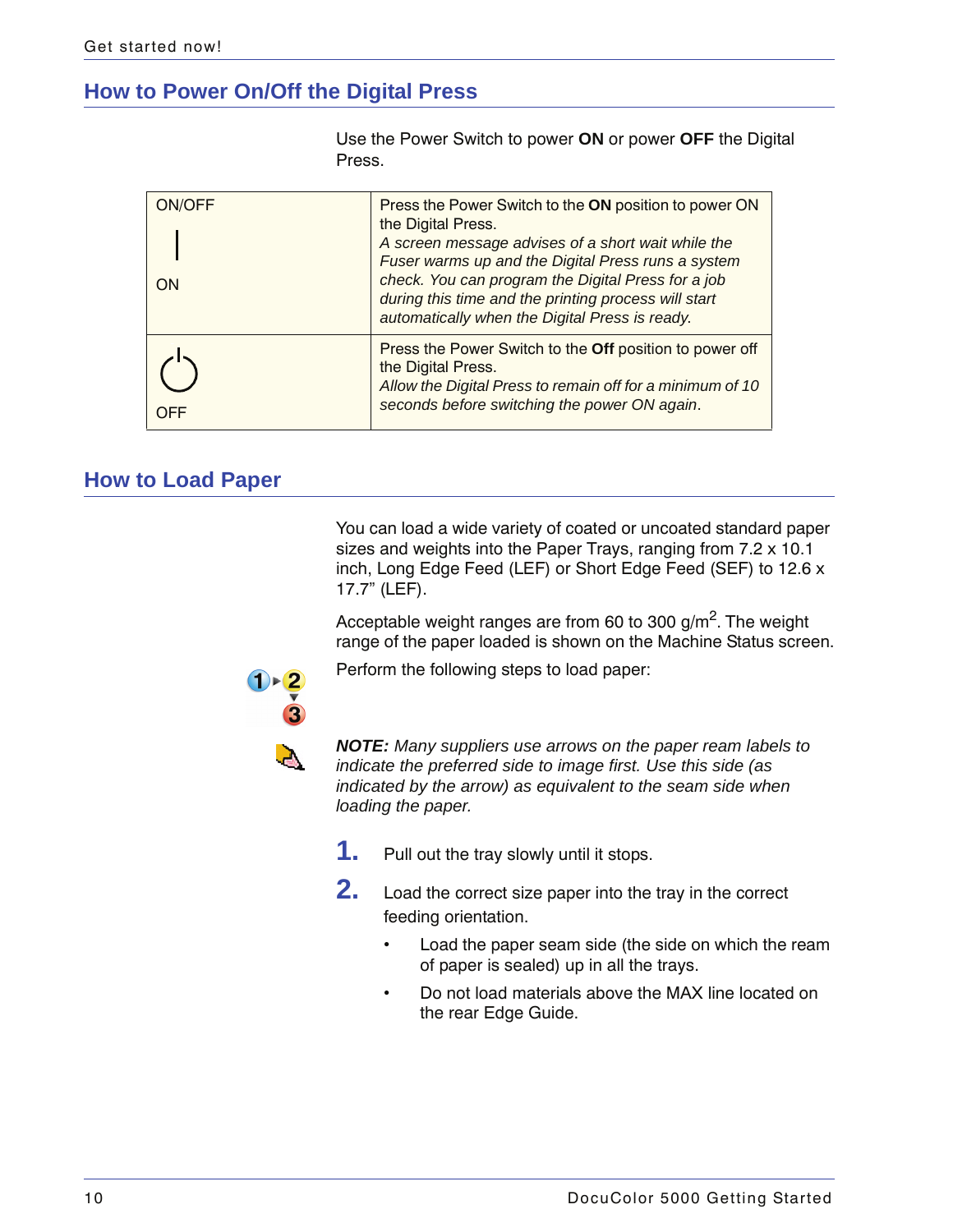- Do not store extra reams of paper in the open area of the paper trays. The tray will become inoperable until the paper is removed.
- **3.** Adjust the paper guides by pressing in the guide release and carefully moving the Edge Guide until it lightly touches the edge of the material in the tray.
- **4.** From the Tray Properties window on the UI, enter the correct paper information, including size, type, and weight.
- **5.** Select **OK** to save the information and close the Tray Properties window.
- **6.** Close the paper tray.
	- All the trays have auto size detection capability. The loaded paper size, weight, type, and orientation is displayed on the UI screen once the tray is closed.
	- Selecting the correct paper weight range affects the throughput performance and image quality.
- **7.** Close the Paper Tray.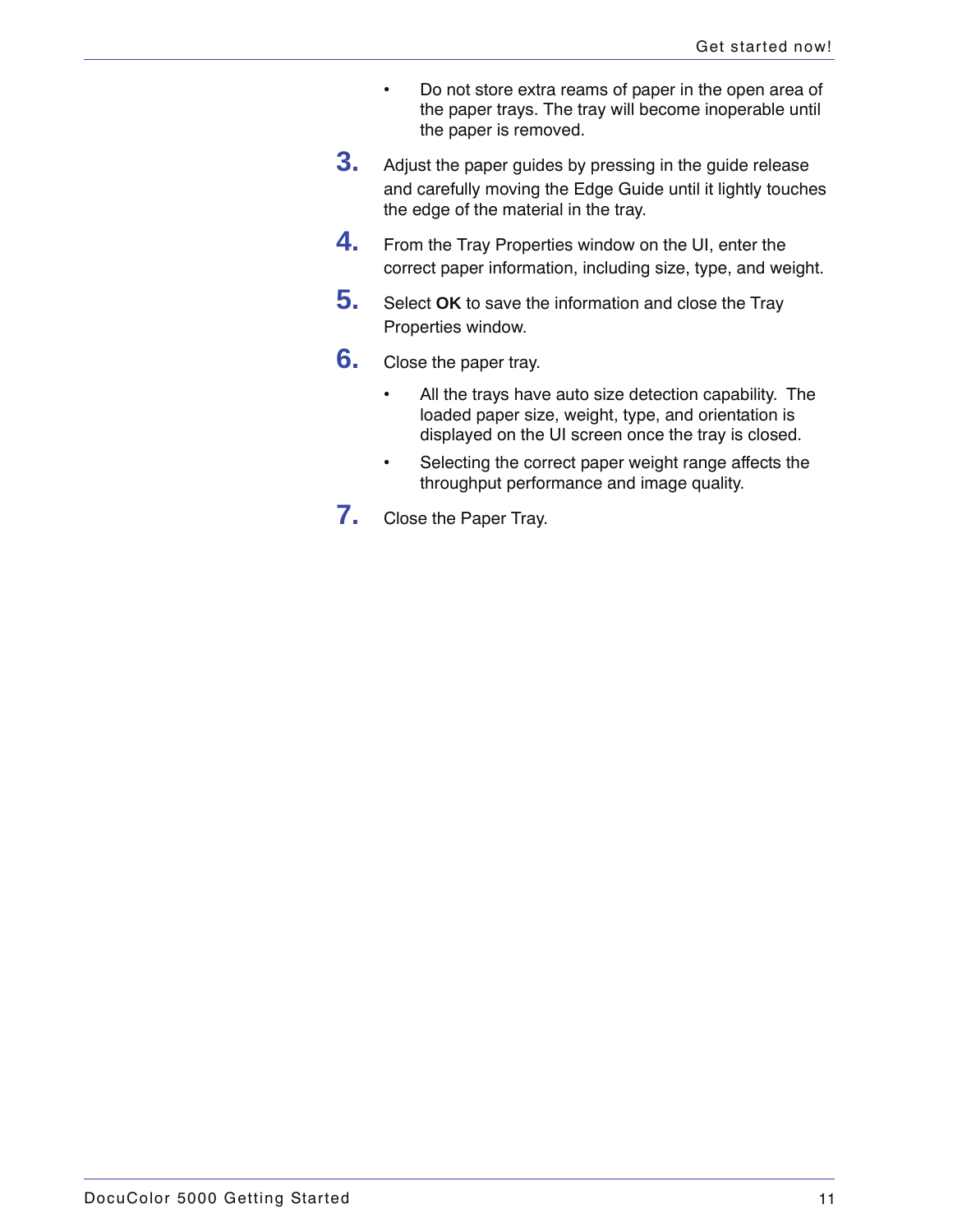# <span id="page-33-0"></span>**How to Clear Paper Jams**

Paper jams happen occasionally and can easily be cleared. The UI will display an animated image of where the jam is located and give you instructions on how to clear the jam. Follow the instructions on the screen to clear jams in the sequence shown.

Areas where jams may occur are the Transfer Drawer located in the Printing Module, the Transport Module, and the Exit Module. Pictures of these areas are shown in this section to help you easily locate them.



#### **Transfer Drawer Jam Clearance Areas**



*More paper jam information can be found in the the User Guide.*



*If you have the optional Second Feeder Module (Trays 3 and 4), the High Capacity Stacker (HCS), or the Common Stacker Stapler (CSS), please refer to the Accessories chapter of the User Guide for instructions on clearing jams.*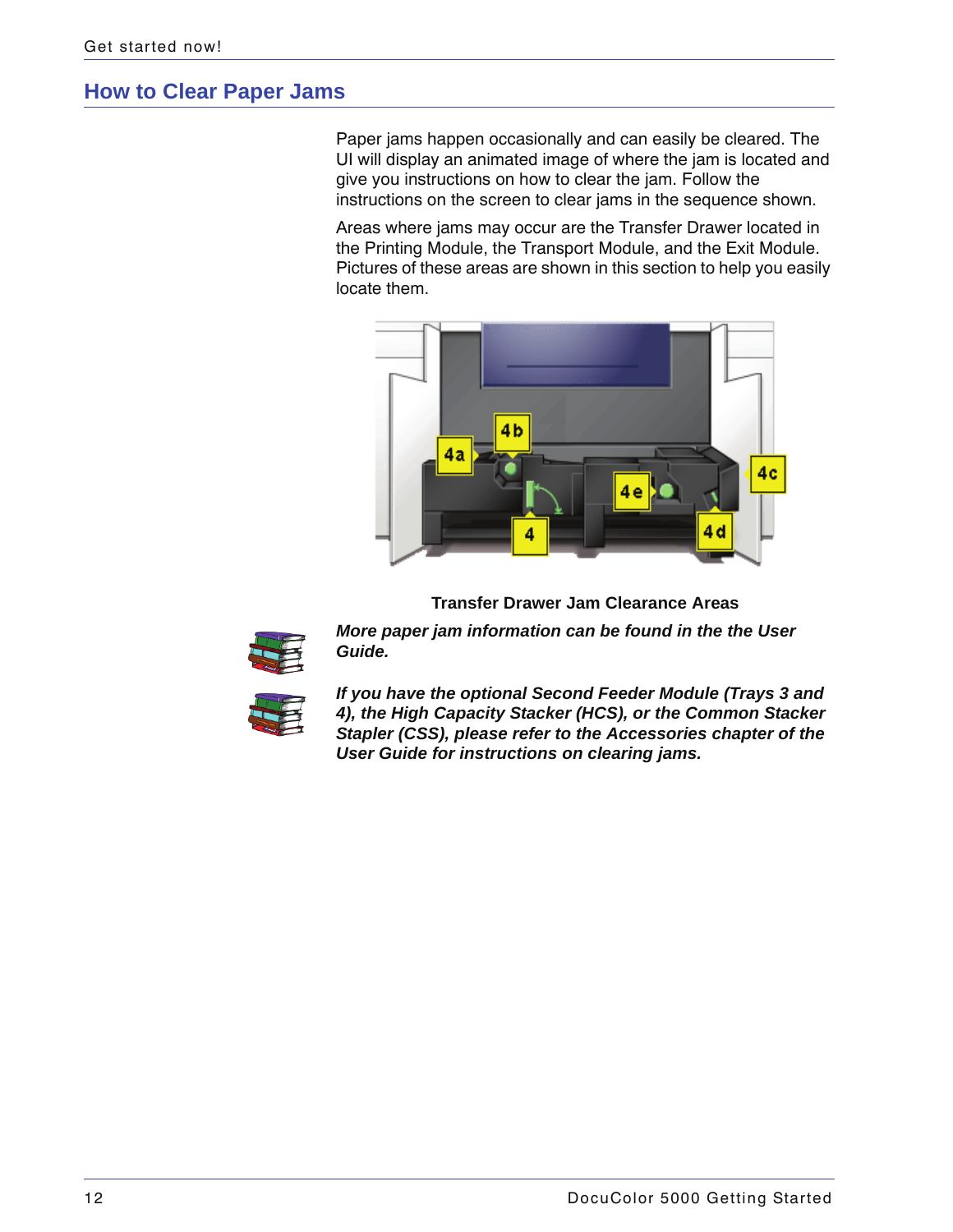

**Transport Module Jam Clearance Areas**



**Exit Module Jam Clearance Areas**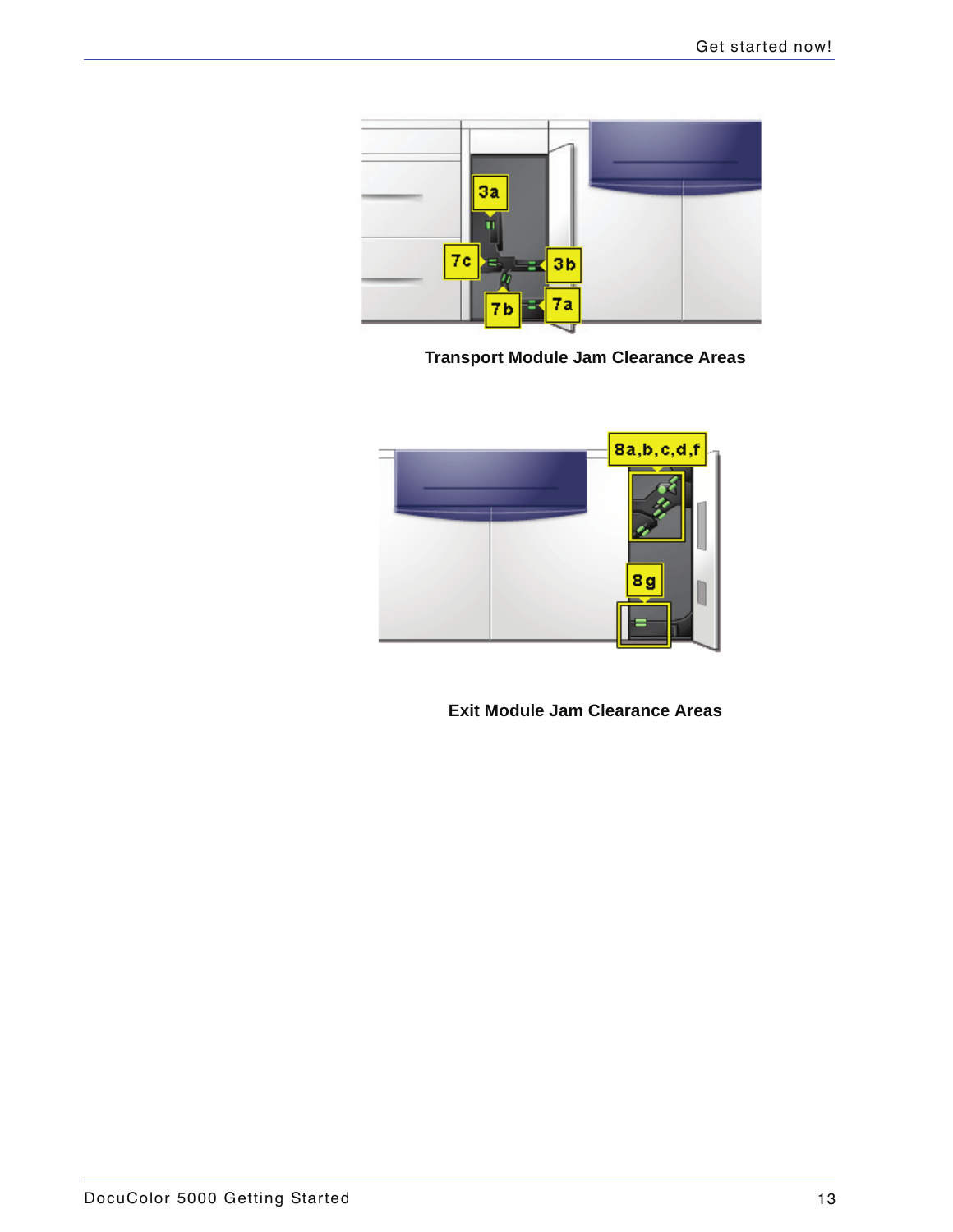# <span id="page-35-0"></span>**Customer Replaceable Units**

Customer Replaceable Units are items within the Digital Press that you may be assigned to maintain. Your Xerox trainer will identify the location of each item and the procedure on how replace each item, along with the information on to order them.

The Digital Press Customer Replaceable Units (CRUs) include:

- Dry Ink/Toner Cartridge (five)
- Fuser Oil
- Waste Dry Ink/Toner Bottle
- Fuser Web Assembly

# <span id="page-35-1"></span>**You are ready to print**

We hope that this brief introduction to the Xerox DocuColor 5000 Digital Press will give you enough information to get started using your new Digital Press!

Your Xerox trainer will be contacting you soon regarding the training program for the DocuColor 5000 Digital Press.

## <span id="page-35-2"></span>**Questions?**

Your Xerox Customer Support Center will be happy to help!

You can locate the telephone number for the support center in your area by selecting **Machine Details** from the **System** pulldown menu on UI.